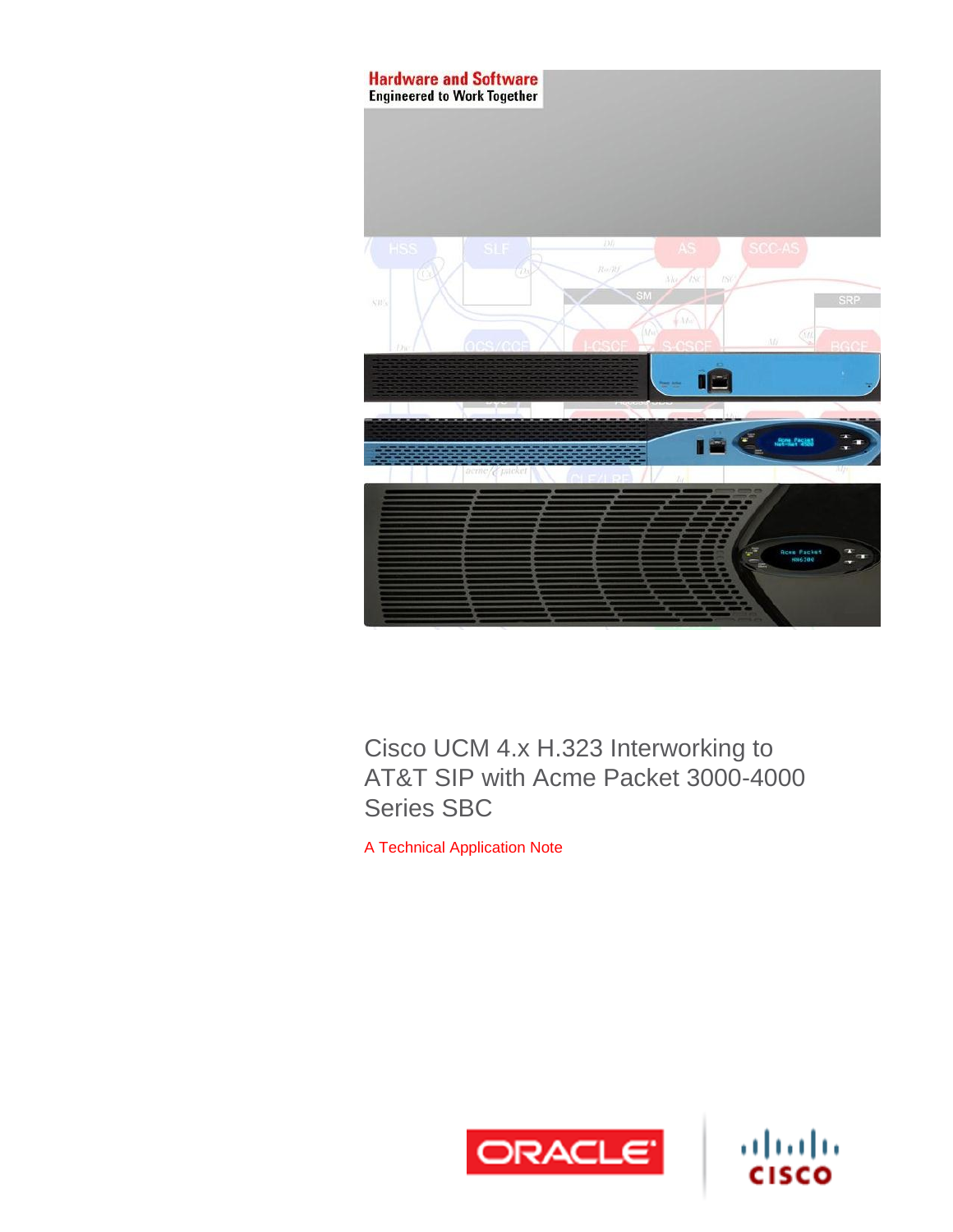## Disclaimer

The following is intended to outline our general product direction. It is intended for information purposes only, and may not be incorporated into any contract. It is not a commitment to deliver any material, code, or functionality, and should not be relied upon in making purchasing decisions. The development, release, and timing of any features or functionality described for Oracle's products remains at the sole discretion of Oracle.

Emergency 911/E911 Services Limitations

While AT&T IP Flexible Reach services support E911/911 calling capabilities in certain circumstances, there are significant limitations on how these capabilities are delivered. Please review the AT&T IP Flexible Reach Service Guide in detail to understand these limitations and restrictions.

Specific IP endpoints Support

Specific IP endpoints are supported with IP Flex Reach. These endpoints must support SCCP and NTE. The Cisco IP endpoints that support SCCP and NTE are:

VG224 - 7902, 7905, 7911, 7912, 7931, 7937, 7940, 7941, 7942, 7945, 7960, 7961, 7962, 7965, 7970, 7971, 7975

Future new phone models

The Cisco IP endpoints that do NOT support NTE and thus are NOT supported with IP Flex Reach are: 7910, 7920, 7935, 7936 VG248 - DPA-7610, DPA-7630

Please refer to the following Cisco website for further information.

[http://www.cisco.com/en/US/docs/voice\\_ip\\_comm/cucm/srnd/6x/media.html#wp1055031](http://www.cisco.com/en/US/docs/voice_ip_comm/cucm/srnd/6x/media.html#wp1055031)

HIPCS is not supported with Cisco Unified Communication Manager

If the customer is in a HIPCS serving area, Cisco Unified Communication Manager SIP is not supported. Please consult with your customer care or sales person to determine if you are in a HIPCS serving area.

AT&T IP Teleconferencing Service is not supported when G.729 is configured on Cisco Unified Communication Manager

Cisco Unified Communication Manager only supports a single codec on an IP trunk. Since the AT&T IP Teleconferencing (IPTC) Service supports G.711, a Cisco Unified Communication Manager configured for G.729 will not work with the IPTC service.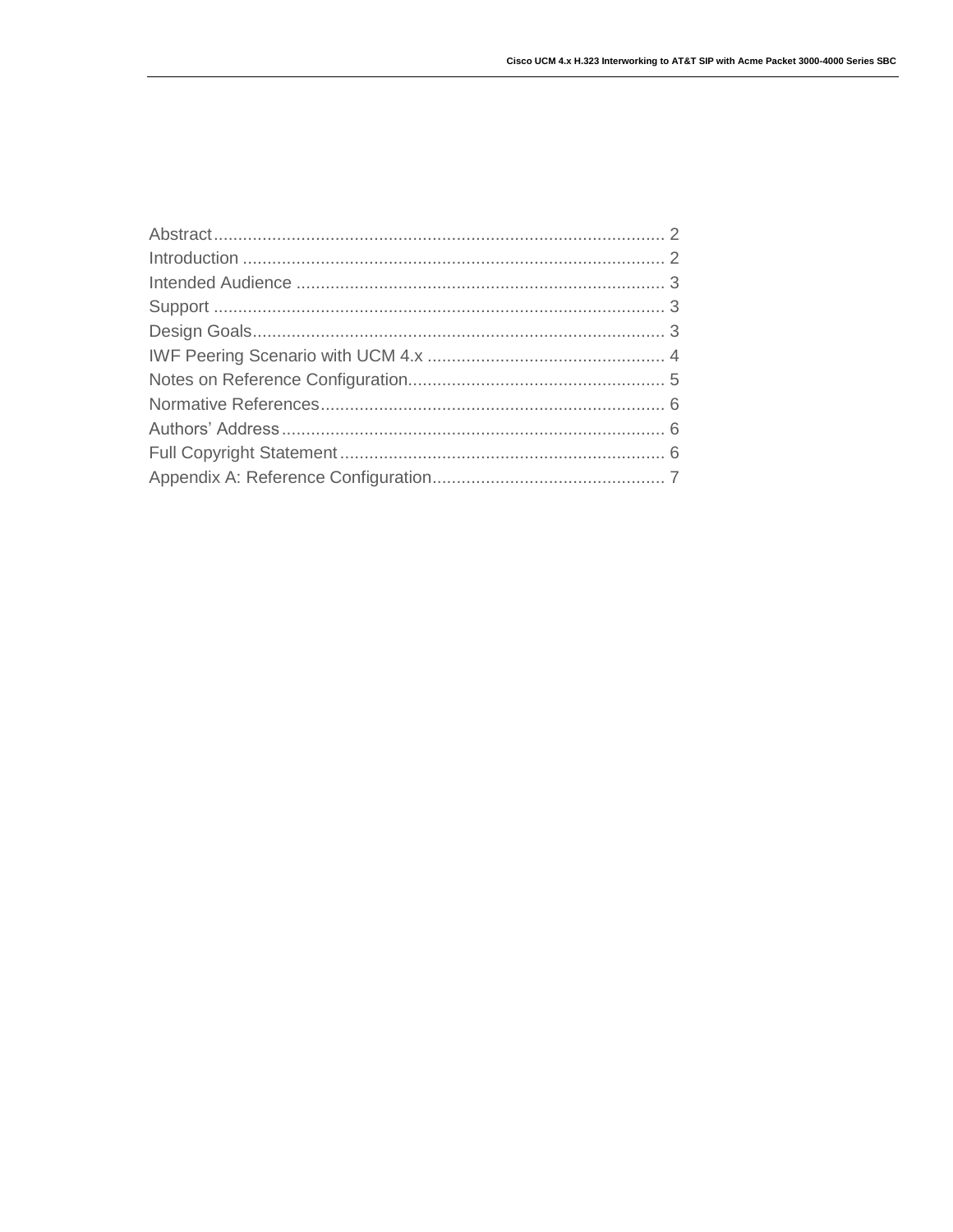#### <span id="page-3-0"></span>Abstract

This application note defines an interworking configuration model suitable for the Oracle Communications Session Border Controllers connecting H.323 Trunks from Cisco Unified Communications Manager (UCM) to AT&T's IP Flex Reach service. The reference configuration presented was tested in AT&T's lab.

#### <span id="page-3-1"></span>Introduction

Within the heterogeneous IP telephony networks deployed today, Enterprises cannot always migrate quickly from legacy H.323 IP-PBX trunks to SIP. Many have found it valuable to use the protocol interworking function (IWF) of the Oracle Communications Session Border Controller for passing VoIP traffic between their network and SIP carriers. The Oracle Communications Session Border Controller supports interworking capabilities between H.323 and SIP protocols. It enables an enterprise to take advantage of carrier SIP trunks while migrating to SIP at a slower pace on their IP-PBX. While transport of media is handled via RTP for both signaling protocols, interworking is required to setup the correct SDP and corresponding H.245 capabilities exchange.

The Cisco UCM (formerly Call Manager) is commonly deployed with version 4.1.x and as such, the protocol of choice for the phones is SCCP (Skinny) and for IP Trunks it has been H.323. This has been the best combination of protocols for access to the widest range of features and the ability to support toll by-pass over the corporate WAN. This also poses a number of problems when an Enterprise is looking to take advantage of service provider SIP trunking cost savings and disaster recovery benefits that can be realized over existing PSTN/PRI technology.

Since there is a protocol mismatch between the UCM H.323 implementation and carrier SIP trunks, a protocol interworking function is needed. There are also special considerations that need to be taken into account because of the manner in which SCCP negotiates the media stream at the end of the call setup sequence as opposed to the beginning. The resulting H.323 signaling uses the "SlowStart" method where the media channels are negotiated after the call Connect message.

Simply interworking H.323 SlowStart to SIP signaling without special consideration of the media negotiation will lead to a SIP INVITE request without SDP for RTP negotiation. The first negotiation of "delayed" SDP Offer in this case is typically in the 200OK call Connect message with the SDP Answer in the ACK to the 200OK. In between the 200OK and the ACK are the SlowStart H.323 and SCCP Connect messages and media setup. This delay can lead to clipping at the beginning of a call, most notably to an IVR or voice mail server. The Cisco solution requires MTP DSP resources in order to present the media offer at the call setup which can become very costly as it requires many servers for large scale deployments.

The SBC has the ability to interwork the UCM H.323 signaling to SIP and include SDP in the INVITE for "Early Offer" without the need for MTP resources.

This Oracle Technical Application Note outlines the recommended configuration for the Acme Packet 3000/4000 series Session Border Controllers, the industry leading Session Border Controllers, for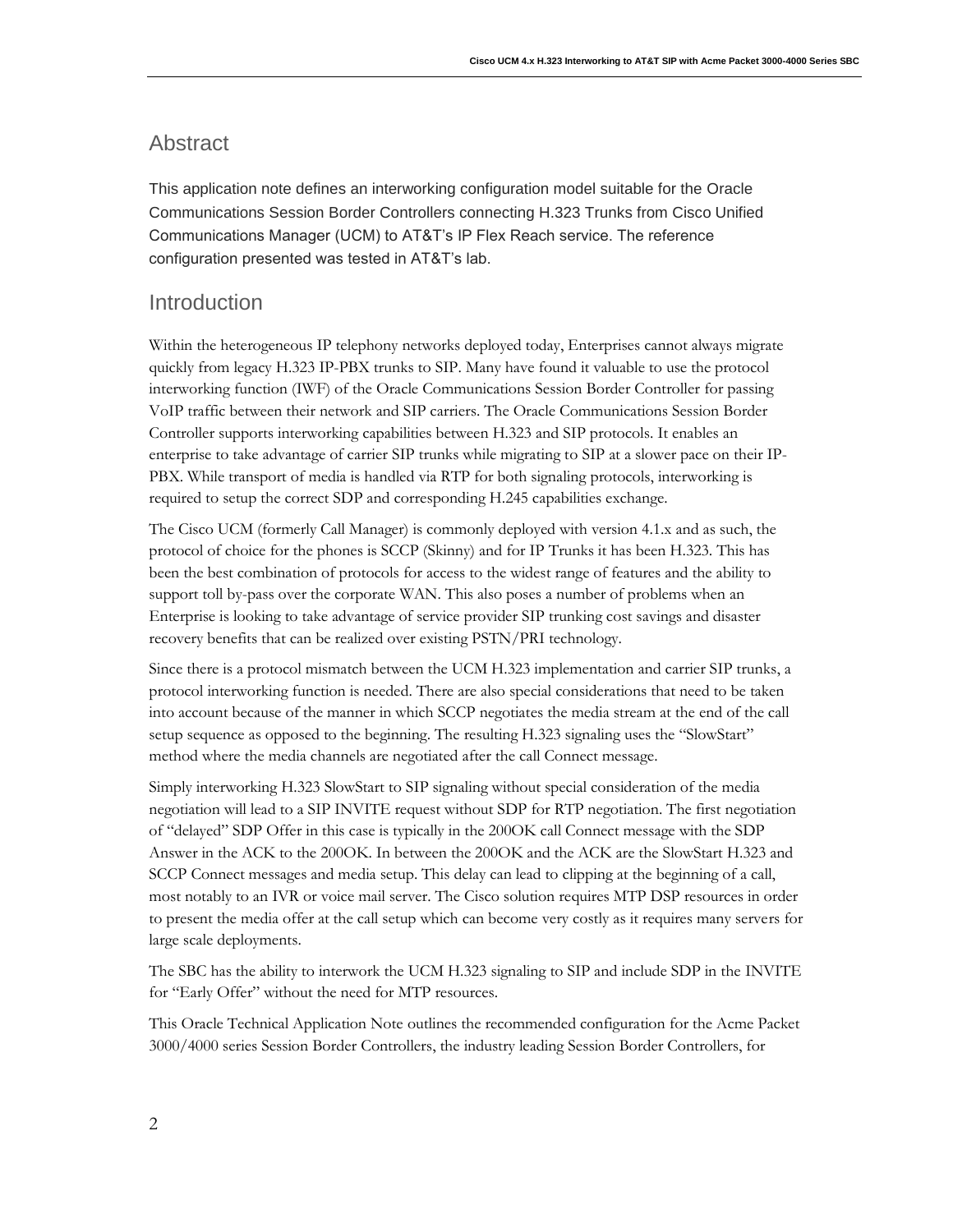connecting H.323 Trunks from Cisco UCM 4.x to AT&T's IP Flex Reach service. This document is based on the Acme Packet OS version C5.1.0 but is applicable to images 4.x and higher.

#### <span id="page-4-0"></span>Intended Audience

This document is intended for use by Oracle Systems Engineers, third party Systems Integrators, and end-users of the Oracle Communications Session Border Controller. It assumes that the reader is familiar with basic operations of the Oracle Communications Session Border Controller.

#### <span id="page-4-1"></span>Support

Cisco Call Manager Guide is located at the following AT&T URL: <http://www.corp.att.com/dna/support/>

<span id="page-4-2"></span>\*\*The AT&T website is password protected. The ID and Password are provided to each customer when they place an order for IP Flexible Reach or IP Toll Free service.

### Design Goals

The reference configuration represents the most common Cisco UCM (Cisco Call Manager) deployment model: UCM originating H.323 traffic and terminating to AT&T Flex Reach basic SIP trunk via the Oracle SBC. The config also supports bi-directional call-flows (H.323 to SIP and SIP to H.323) via Local-Policy routes. While not presented here, the configuration can be extended to add SIP to SIP Trunking traffic with UCM, which is a common migration strategy for most Enterprise UCM customer networks deploying the Oracle SBC [3].

There is considerable flexibility in configuring H.323 on the SBC. Possible modes include the h323 stack registering as a gateway, acting as a static gateway or behaving as a peering gatekeeper. There are also multiple signaling methods (i.e. FastStart, SlowStart) within the SBC H.323/IWF configuration. This document recommends optimized settings for H.323 configurations whenever possible. Some of the h323-stack and or session-agent parameters MAY need to be modified for interoperability reasons.

This document will annotate each configuration with information on its general applicability. The intent is to:

- Minimize UCM H.323 interoperability issue's by standardizing field configurations
- Provide guidelines for new users for the Session Border Controller
- Provide a configuration template, baselining the H.323 to SIP IWF configuration (with accompanying diagram)
- Flexibility: how resilient the configuration is and how adaptable the configuration is when turning up new UCM H.323 to SIP networks
- Performance: minimize the use of unnecessary configuration objects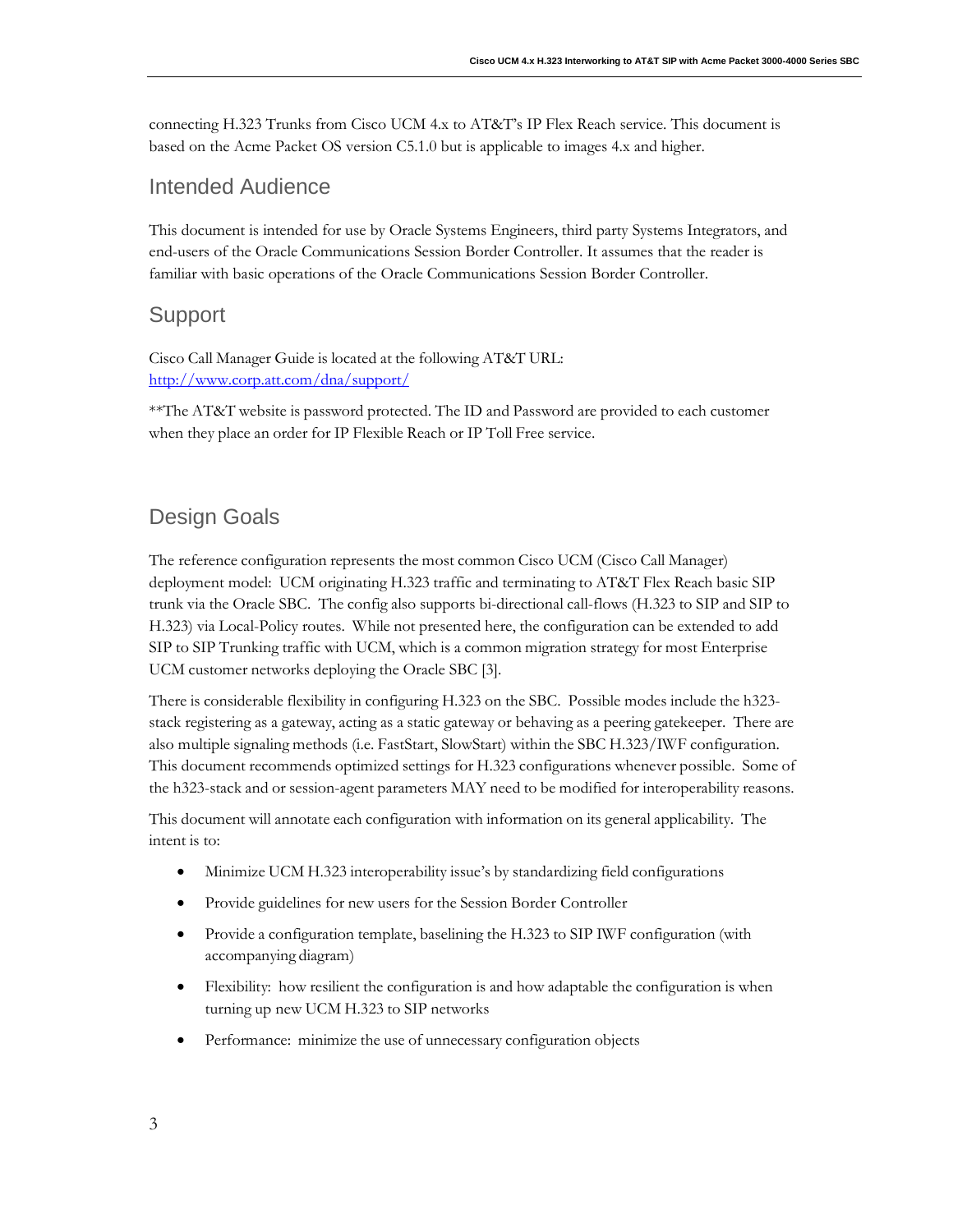## <span id="page-5-0"></span>IWF Peering Scenario with UCM 4.x

This section includes a reference architecture diagram, where the Session Border Controller is integrated as an Enterprise CPE trunking Session Border Controller, performing interworking between the Enterprise (UCM) and the AT&T SIP trunk. This reference architecture must be confirmed or modified by the customer according to the specific project requirements.

The Enterprise H.323 UCM peers with the long distance SIP provider via the Oracle Communications Session Border Controller IWF function. Below is the network diagram and representative call-flow.



Diagram 1: Enterprise H.323 UCM 4.x to AT&T SIP Trunk via Oracle Communications Session Border Controller IWF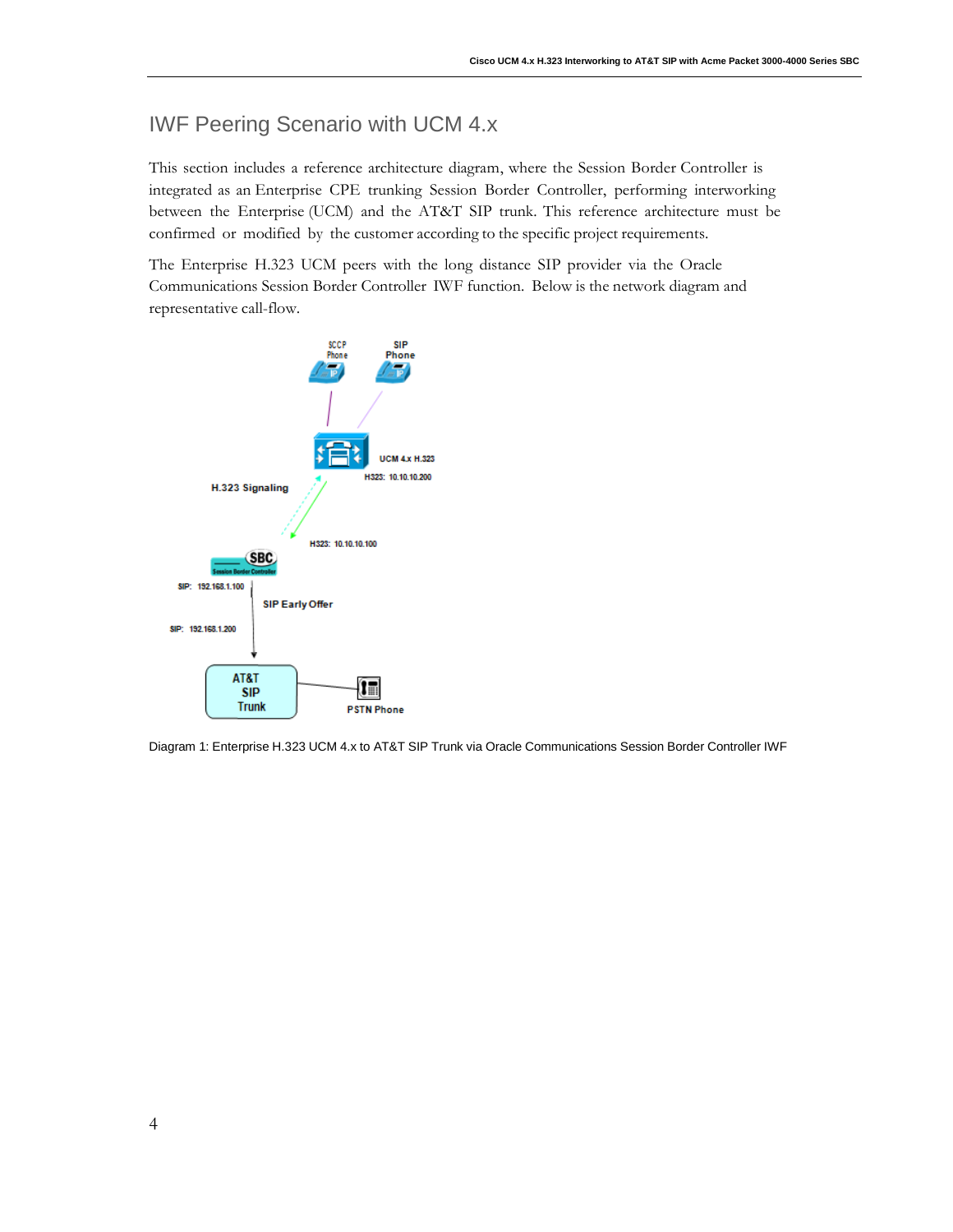

Cisco CCM H.323 Slow Start GW-GW IWF Call Setup via Oracle Communications Session Border Controller

Diagram 2: Call-Flow for Enterprise UCM H.323 4.x to AT&T SIP Trunk via Oracle Communications Session Border Controller IWF

## <span id="page-6-0"></span>Notes on Reference Configuration

The Enterprise UCM is configured for H.323 Trunking and acts as a H.323 gateway. The Oracle Communications Session Border Controller is configured to perform IWF function, converting H.323 to SIP signaling between the Enterprise and AT&T's network.

Enabling the SBC's interworking implementation is done via the iwf-config element. For H.323 SlowStart calls, it is required to configure the media-profiles parameter to provide a list of codecs that will be offered in the SIP SDP exchange. The SBC also requires the customary configuration of H.323 and SIP config objects to support IWF call-flows. H.323 endpoints (gateways, gatekeepers) should be configured as session-agents so that SIP to H.323 calls are correctly interworked.

The realm labeled *peer-h323* and its corresponding h323-stack (address 10.10.10.100) is where the H.323 signaling and RTP will enter/exit the SBC. The Enterprise UCM needs to signal to this target IP address.

The realm labeled *core-sip* and its corresponding sip-interface (address 192.168.1.100) is where the SIP signaling will enter/exit the SBC to/from the long distance SIP provider.

The Local-Policy configurations route sessions to/from the Enterprise H.323 UCM to the long distance SIP provider.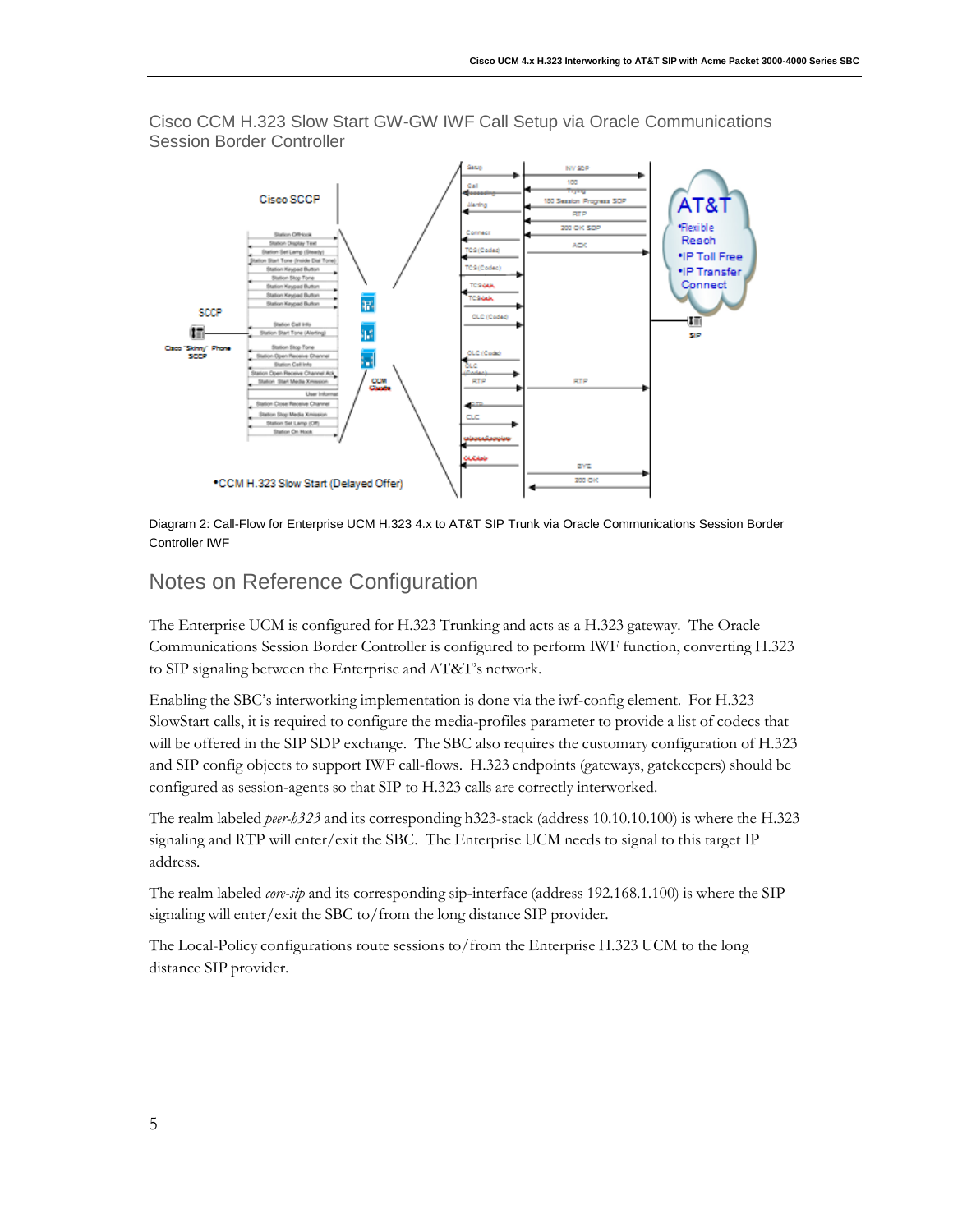

#### WF Peering Configuration

Diagram 3: Network Diagram for Reference Configuration

## <span id="page-7-0"></span>Normative References

[1] Acme Packet, "Net-Net 4000 S-C6.1.0 ACLI Configuration Guide", 400-0061-61, Jan 2009.

[2] Heyphets, S., "BCP - H.323-SIP Interworking (IWF) Peering Configuration", 520-0031-00, Aug 2008 [3] Walker, C., "Cisco UCM 6.x SIP to ATT SIP with Net-Net 3000-4000 Series SD Application Note", 510-0014-00, June 2009

## <span id="page-7-1"></span>Authors' Address

Nate Denbow email: nathan.denbow@oracle.com

<span id="page-7-2"></span>Oracle 100 Bedford Drive Bedford, MA 01730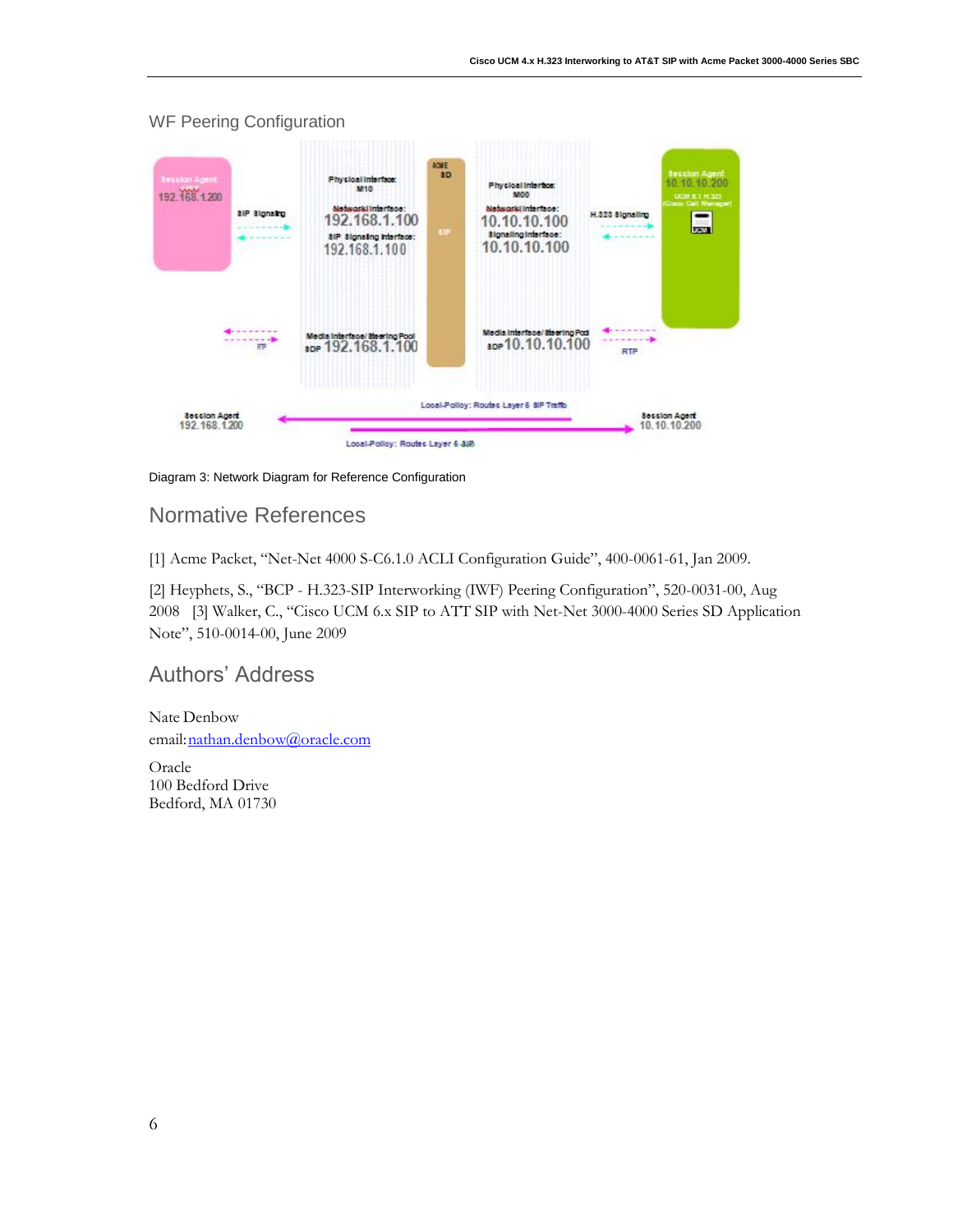# <span id="page-8-0"></span>Appendix A: Reference Configuration

| asmenacket# show run |                     |
|----------------------|---------------------|
|                      |                     |
| h323-config          |                     |
| state.               | enabled             |
| log.level            | <b>WARNING</b>      |
| CEADORAC-ARQ.        | Δ                   |
| connectito           | 180                 |
| ef.c2833.saavload.   | 101                 |
| alternate-routing    | proxy               |
| codec=fallback       | disabled            |
| options.             | noReInvite.         |
|                      |                     |
| h323-stack.          |                     |
| <b>bame</b>          | h323-stackccm       |
| description          |                     |
| state.               | enabled             |
| iseatomax            | disabled            |
| cealm-id.            | enterprise-core-ccm |
|                      |                     |
| associstack.         | 10.10.10.100        |
| localsin             |                     |
| maxicalls.           | 1000                |
| max-channels.        | 6                   |
| cegistration-ttl     | 120                 |
| terminal-alias.      |                     |
|                      | b323-ID=acme        |
| prefixes.            |                     |
| <b>CAA-ROCK</b>      | 1719                |
| autosskidiscovery    | enabled             |
| multicast.           | 0.0.0.0.0           |
| satekeenen.          | 0.0.0.0.0           |
| aksidentifier        |                     |
| a931-poet.           | 1720                |
| altecnatestcansport. |                     |
| a931-max-calls.      | 200                 |
| b245stunneling       | enabled             |
| facionficatouse.     | disabled            |
|                      | enabled             |
| callostactofast.     |                     |
| callostactoslow.     | disabled            |
| media:noofiles       |                     |
| process-registration | disabled            |
| allow:anonymous.     | -11                 |
| options.             | inhandLone.         |
|                      | suppress100rel      |
| proxy.mode.          |                     |
| b245-stage.          | alerting            |
| a931.stact.poct.     | ø                   |
| a931-number-parts.   | ø                   |
| dynamic.stact.port   | 8192                |
| dynamic.number.ports | 1024                |
| rfc2833-mode         | transparent         |
| filennme.            |                     |
| trackreamline        | disabled            |
|                      |                     |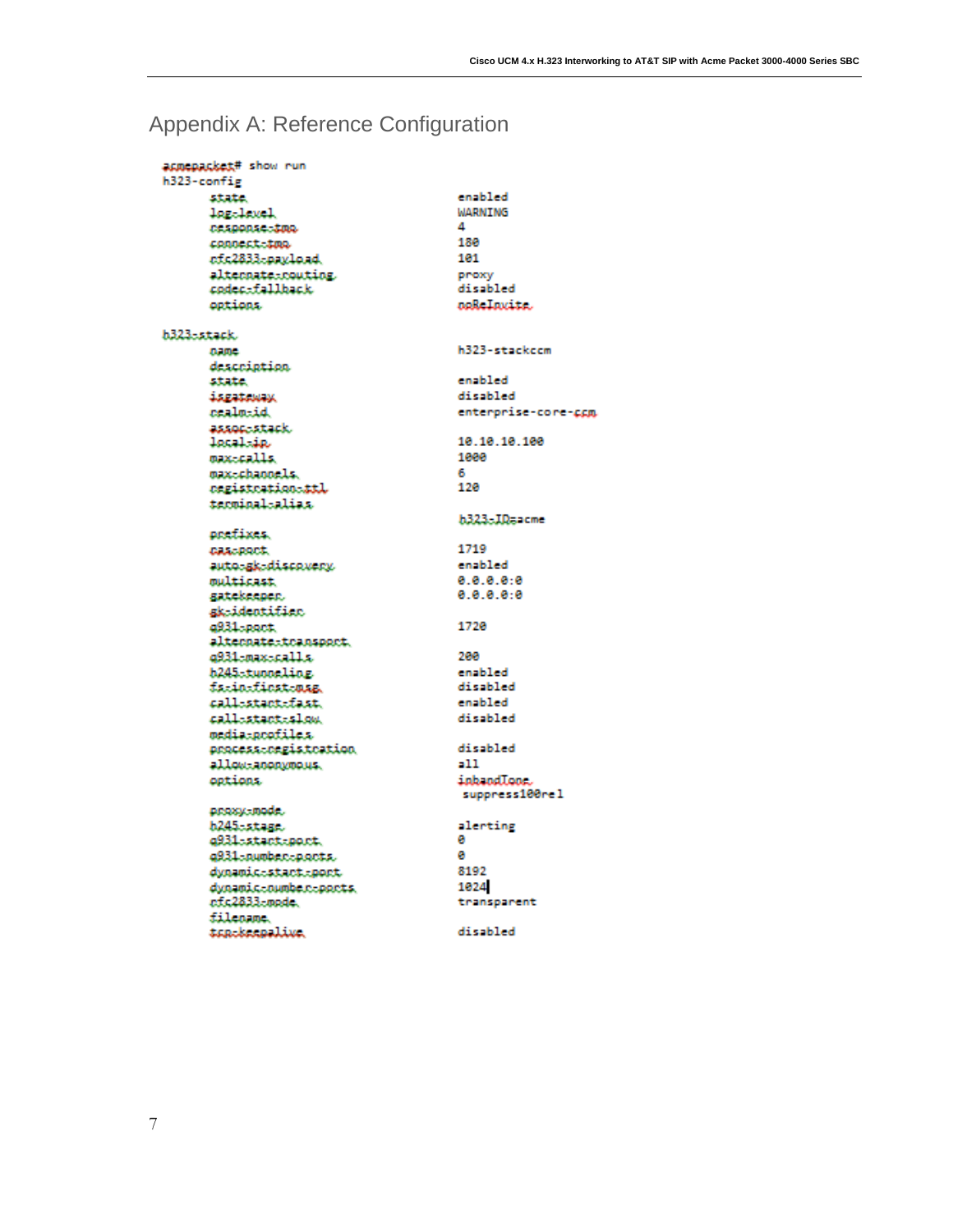ivf-config state<br>ædia:profiles enabled g729 **BSBN** logging enabled enabled add-reason-bdx disabled no-admin-invite. local-policy from-address  $\mathbf{A}$  $\mathbf{A}$ to-address. source: xealm peer .<br>N/A activatestime  $N/A$ deastivate\_time enabled state. policy-priority none policy.attribute. next-hop.<br>Kealm 10.10.10.200 enterprise-core-ggm action none texminate=recursion disabled sannien 0000 startatim. end-time 2400  $U-S$ days of seek  $\Omega$ cost. H222 app-protocol enabled state. media-profiles. local:policy  $\mathbf{A}$ from address. tonaddxe.ss  $\mathbf{A}$ source-realm enterprise-core-ggm  $N/A$ activatestime deactivate-time N/A enabled atata. policy-priority<br>Rolisy-attribute none next-hop. SAG: ATT ranlın peer action. none terminate-recursion disabled *sammien* startatima 0000 endotime.<br>skyaosformak 2400  $\overline{v}$ -s  $\sim$ cost. SIP app-protocol state. enabled media-profiles. media:manager, enabled atata. disabled latching<br>flox-time-limit

86400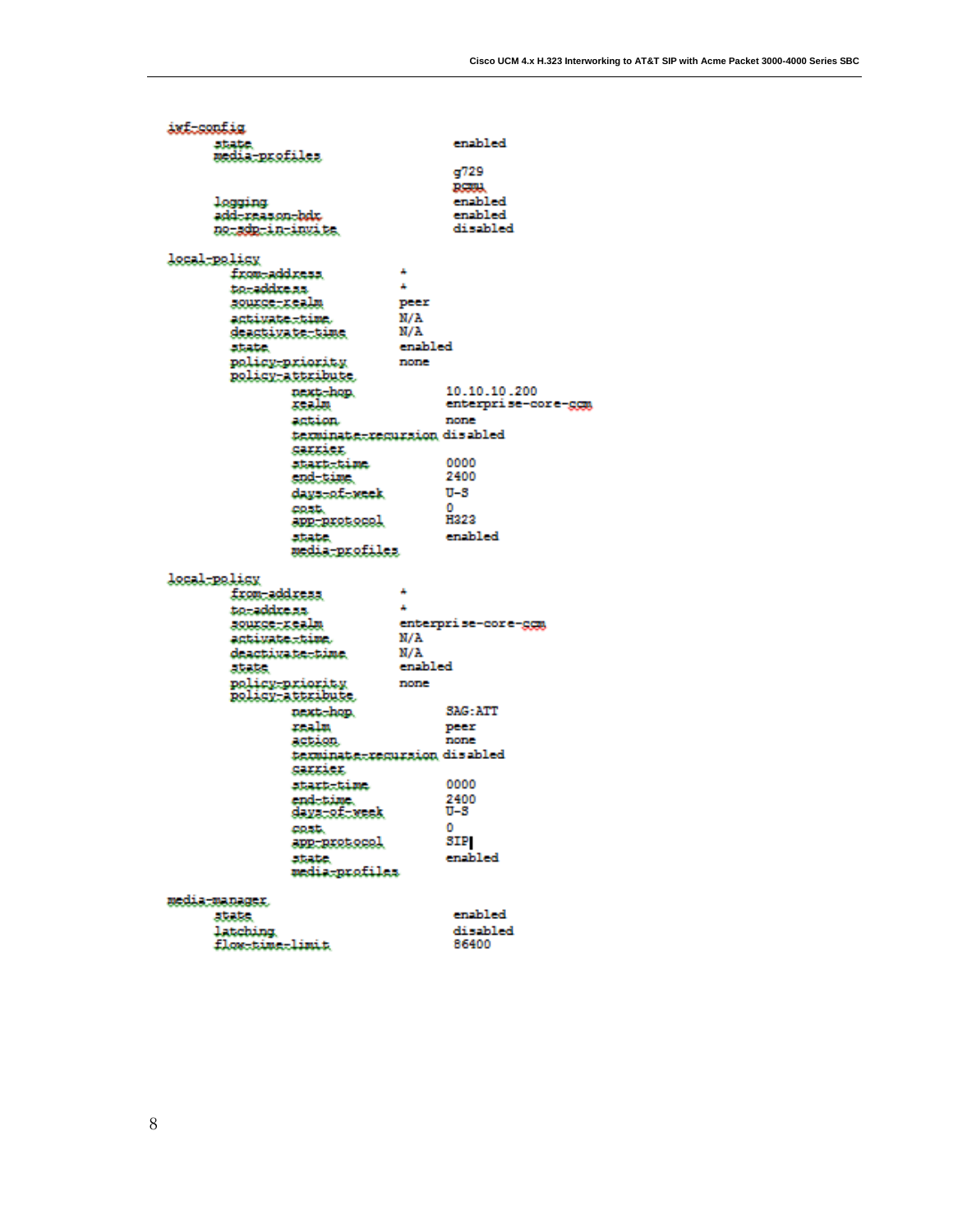| initial-guard-timer                                                      | 43200                           |
|--------------------------------------------------------------------------|---------------------------------|
| subsq-guard-timer                                                        | 43200                           |
| tcp-flow-time-limit                                                      | 86400                           |
| tcp-initial-guard-timer                                                  | 300                             |
| tcp-subsq-guard-timer                                                    | 300                             |
| tcp-number-of-ports-per-flow                                             | 2                               |
| hnt-rtcp                                                                 | disabled                        |
| algd-log-level                                                           | NOTICE                          |
| mbcd-log-level                                                           | NOTICE                          |
| options<br>red-flow-port                                                 | min-signal-duration=100<br>1985 |
| red-mgcp-port                                                            | 1986                            |
| red-max-trans                                                            | 10000                           |
| red-sync-start-time                                                      | 5000                            |
| red-sync-comp-time                                                       | 1000                            |
| media-policing                                                           | enabled                         |
| max-signaling-bandwidth                                                  | 10000000                        |
| max-untrusted-signaling                                                  | 100                             |
| min-untrusted-signaling                                                  | 30                              |
| app-signaling-bandwidth                                                  | 0                               |
| tolerance-window                                                         | 30                              |
| rtcp-rate-limit                                                          | 0                               |
| min-media-allocation                                                     | 32000                           |
| min-trusted-allocation                                                   | 1000                            |
| denv-allocation                                                          | 1000                            |
| anonymous-sdp                                                            | disabled                        |
| arp-msg-bandwidth                                                        | 32000<br>0                      |
| fragment-msg-bandwidth<br>rfc2833-timestamp                              | enabled                         |
| default-2833-duration                                                    | 100                             |
|                                                                          |                                 |
|                                                                          |                                 |
| rfc2833-end-pkts-only-for-non-sigdisabled<br>translate-non-rfc2833-event | disabled                        |
|                                                                          |                                 |
| network-interface                                                        |                                 |
| name                                                                     | M00                             |
| sub-port-id                                                              | 0                               |
| description                                                              | AT&T/Peer Facing                |
| hostname                                                                 |                                 |
| ip-address                                                               | 192.168.1.100                   |
|                                                                          | 192.168.1.101                   |
| pri-utility-addr                                                         |                                 |
| sec-utility-addr                                                         | 192.168.1.102                   |
| netmask                                                                  | 255.255.255.0                   |
| gateway                                                                  | 192.168.1.1                     |
| sec-gateway                                                              |                                 |
| gw-heartbeat                                                             |                                 |
| state                                                                    | disabled                        |
| heartbeat                                                                | 0                               |
| retry-count                                                              | 0                               |
| retry-timeout                                                            | 1                               |
| health-score                                                             | 0                               |
|                                                                          |                                 |
| dns-ip-primary                                                           |                                 |
| dns-ip-backup1                                                           |                                 |
| dns-ip-backup2                                                           |                                 |
| dns-domain                                                               |                                 |
| dns-timeout                                                              | 11                              |
| hip-ip-list<br>ftp-address                                               | 192.168.1.100                   |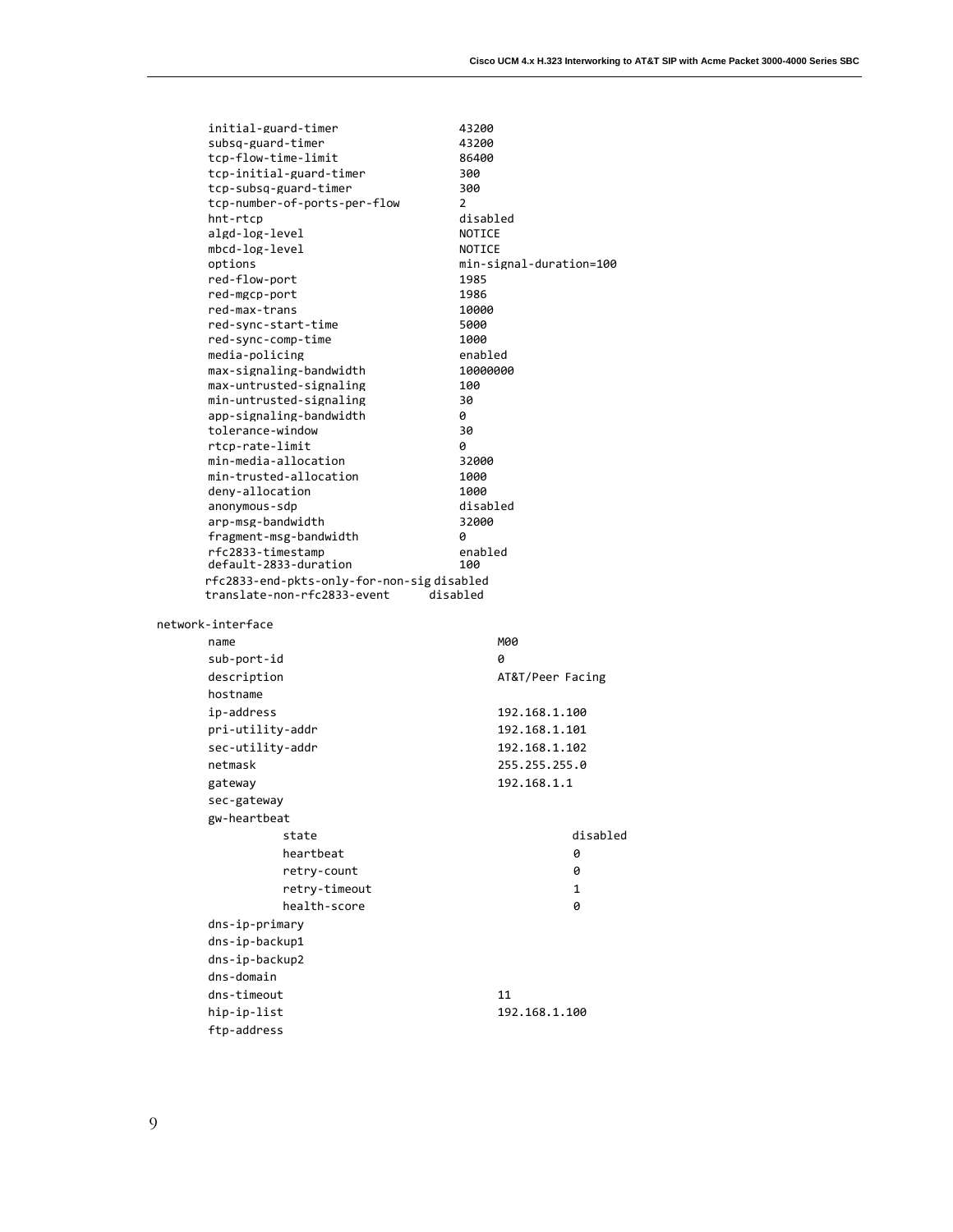| icmp-address snmp-<br>address telnet-<br>address |                        |
|--------------------------------------------------|------------------------|
| network-interface                                |                        |
| name                                             | M10                    |
| sub-port-id                                      | 0                      |
| description                                      | Enterprise/Core Facing |
| hostname                                         |                        |
| ip-address                                       | 10.10.10.100           |
| pri-utility-addr                                 | 10.10.10.101           |
| sec-utility-addr                                 | 10.10.10.102           |
| netmask                                          | 255.255.255.0          |
| gateway                                          | 10.10.10.1             |
| sec-gateway                                      |                        |
| gw-heartbeat                                     |                        |
| state                                            | disabled               |
| heartbeat                                        | 0                      |
| retry-count                                      | 0                      |
| retry-timeout                                    | 1                      |
| health-score                                     | 0                      |
| dns-ip-primary                                   |                        |
| dns-ip-backup1                                   |                        |
| dns-ip-backup2                                   |                        |
| dns-domain                                       |                        |
| dns-timeout                                      | 11                     |
| hip-ip-list                                      | 10.10.10.100           |
| ftp-address                                      |                        |
| icmp-address                                     | 10.10.10.100           |
| snmp-address                                     |                        |
| telnet-address                                   |                        |
|                                                  |                        |
| phy-interface                                    |                        |
| name                                             | M00                    |
| operation-type                                   | Media                  |
| port                                             | 0                      |
| slot<br>virtual-mac                              | 0                      |
| admin-state                                      | enabled                |
| auto-negotiation                                 | enabled duplex-mode    |
| speed                                            |                        |
| phy-interface                                    |                        |
| name                                             | M10                    |
| operation-type                                   | Media                  |
| port                                             | 0                      |
| slot<br>virtual-mac                              | 1                      |
| admin-state                                      | enabled                |
| auto-negotiation                                 | enabled                |
| duplex-mode                                      |                        |
| speed                                            |                        |
| realm-config                                     |                        |
| identifier                                       | peer                   |
| addr-prefix                                      | 0.0.0.0                |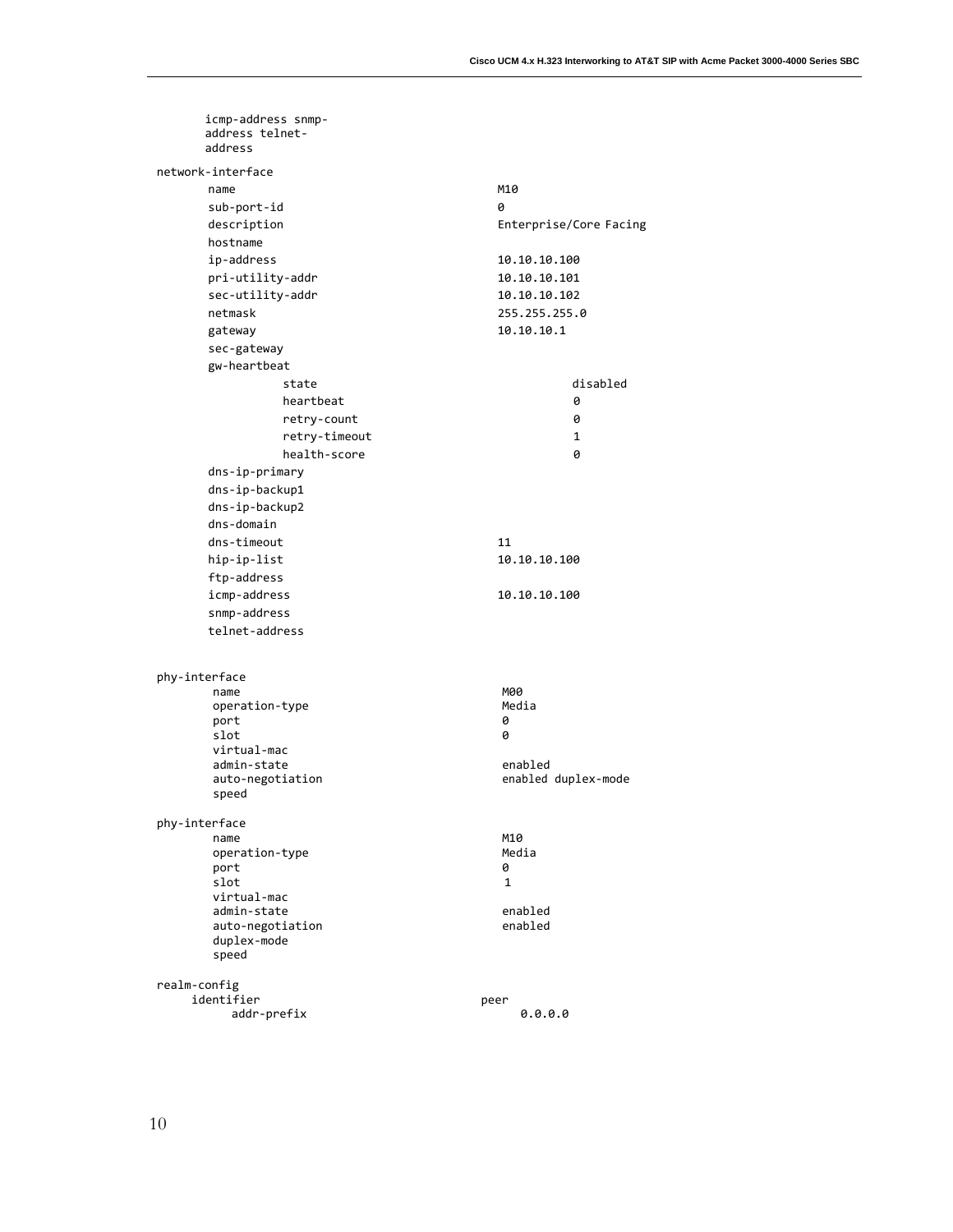|              | network                    |                     |
|--------------|----------------------------|---------------------|
|              |                            |                     |
|              | interfaces                 | MDD-0               |
|              | mm-in-realm                | enabled             |
|              | ma-in-network.             | enabled             |
|              | AM SUR LEE                 | enabled.            |
|              | ma-in-sustem               | enabled             |
|              | be-cac-non-mi              | disabled            |
|              |                            | disabled            |
|              | asa release                |                     |
|              | goarenable.                | disabled            |
|              | max-bandwidth.             | n                   |
|              | ext-nolicu-suc             |                     |
|              | max-latency.               | o                   |
|              |                            | n                   |
|              | mus jittes.                |                     |
|              | macpacketeloss             | n                   |
|              | obsexu-window-size.        | n                   |
|              | parent-realm               |                     |
|              | dua realm                  |                     |
|              |                            |                     |
|              | media-policy               |                     |
|              | in-translationid           |                     |
|              | <u>out translationid</u>   |                     |
|              | in-maninulationid          |                     |
|              | out-manipulationid         |                     |
|              |                            |                     |
|              | class-profile              |                     |
|              | average-rate-limit.        | m.                  |
|              | access-control-trust-level |                     |
|              | invalid-signal-threshold   | o                   |
|              | maximum-signal-threshold   | n                   |
|              |                            | n                   |
|              | untrusted-signal-threshold |                     |
|              | deny-period,               | 280                 |
|              | symetric-latching          | di sabled           |
|              | paisstrin                  | di sabled           |
|              |                            |                     |
|              | tmmk-context.              |                     |
|              | sarly mediatellow          |                     |
|              | additional-prefixes        |                     |
|              | restricted-latching        | mome                |
|              | restriction-mask           | 27                  |
|              |                            | enabled             |
|              | accounting-enable.         |                     |
|              | <u> USEE SIS MODE</u>      | 2000000             |
|              | user-cac-handwidth.        | n                   |
|              | USEK-GRETSESSLODS.         | n                   |
|              | net management control.    | disabled            |
|              |                            |                     |
|              | delay-media-undate.        | di sabled           |
|              |                            |                     |
| scalm sontig |                            |                     |
|              | identifier                 | enterprise-core-gem |
|              | addr-prefix                | 0.0.0.0             |
|              |                            |                     |
|              | network-interfaces.        | M10:0               |
|              |                            |                     |
|              | mm-in-realm                | enabled             |
|              | nm-in-natwork.             | enabled             |
|              | masanasip.                 | enabled             |
|              |                            | enabled.            |
|              | ma.in.system               | disabled            |
|              | <b>AM: SAC: 0.00: 991</b>  |                     |
|              | ammielease.                | disabled            |
|              | gos-enable.                | di sabled           |
|              | max-handwidth.             | m.                  |
|              |                            |                     |
|              | extendicy-sur              |                     |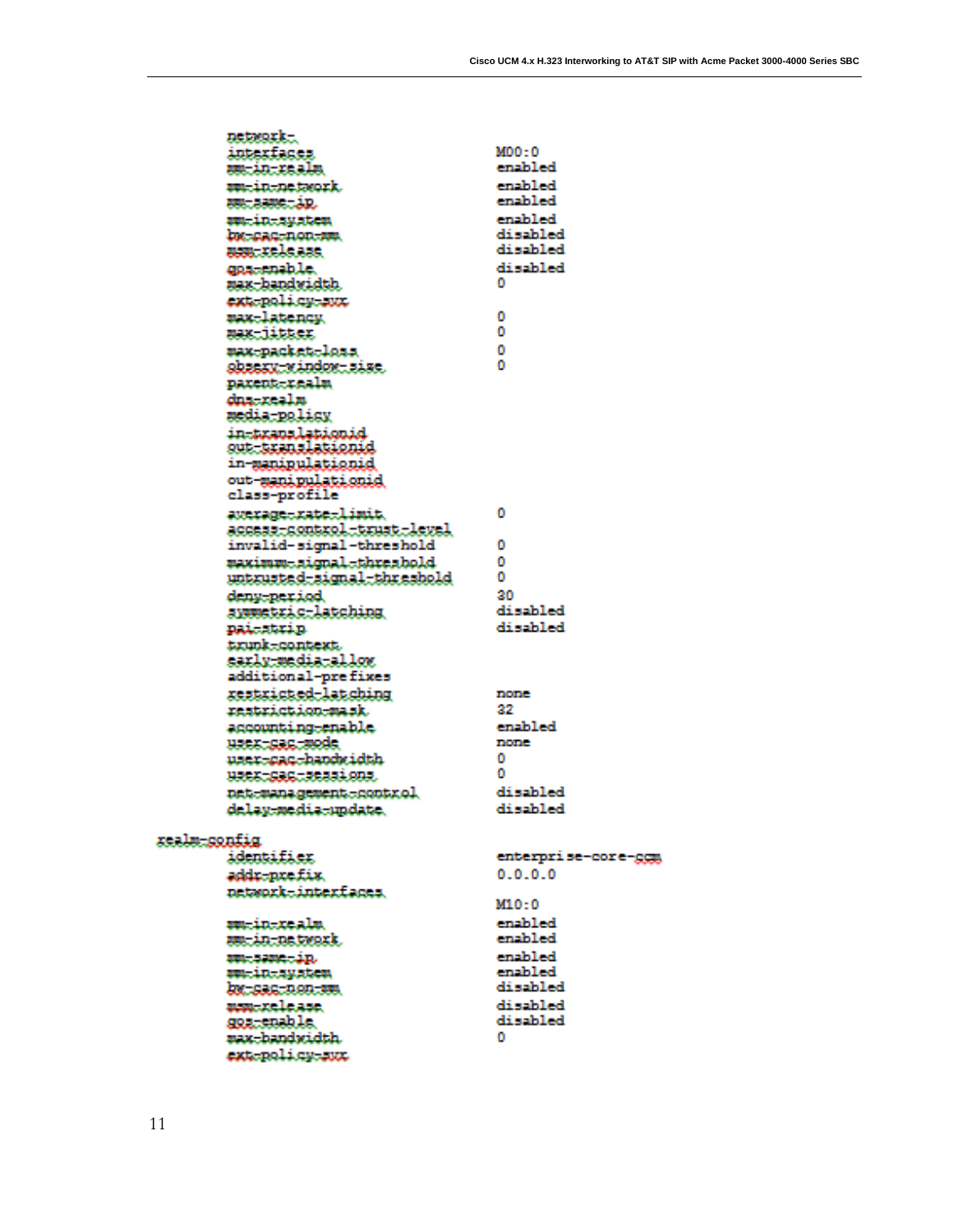| one latency,                     | n           |
|----------------------------------|-------------|
| ne natatek                       | D           |
| max-packet-loss                  | n           |
| observenindomeise.               | n           |
| parent-realm dus-                |             |
| realm media-policy               |             |
| 10-55303.La5100.10               |             |
| out-translationid                |             |
| in- <b>manipulati</b> onid       |             |
| out manipulationid               |             |
| class-profile                    |             |
| avezage-xate-limit               | n           |
| access=control=txust=level       |             |
| <u>invalid-signal-threshold</u>  | D           |
| mximm.signal.threshold           | n           |
| untrusted-signal-threshold       | n           |
| deny period                      | 30          |
| symmetxig-latching               | disabled    |
| naltstald.                       | di sahiled  |
| trunk-context.                   |             |
| early-media-allow                |             |
| additional-prefixes              |             |
| restricted-latching              | n na an mar |
| Kestsickion pris                 | 27          |
| accounting-enable                | enabled     |
| ಬಿಸಿಕೊಂಡಿತ್ತಿದ್ದು ಕಾಂದೆಕ         | n an an A   |
| <u>usex-sac-bandvidth</u>        | n           |
| <u>used-gro-sessions.</u>        | m           |
| <u>DER WADA GENEDE TOORES OL</u> | disabled    |
| delav-media-undate               | disabled    |

## arasint agent.

| hostnam                   |   | 192 168 1 20 |                            |
|---------------------------|---|--------------|----------------------------|
| áp-address                |   |              |                            |
| port                      |   | 5060         |                            |
| state                     |   | enabled      |                            |
| app-protocol              |   | SIP          |                            |
|                           |   |              |                            |
| app-type                  |   |              |                            |
| transport-method          |   | UDP          |                            |
| realm-id                  |   | peer         |                            |
| description               |   |              | AT&T Session Agent Primary |
| carriers                  |   |              |                            |
| allow-next-hop-lp.        |   | enabled      |                            |
| constraints               |   | enabled      |                            |
| max-sessions              |   |              |                            |
| max-inbound-sessions      |   | o            |                            |
| max-outbound-sessions     |   |              |                            |
| max-burst-rate            |   | ٥            |                            |
| max-inbound-burst-rate    |   |              |                            |
| max-outbound-burst-rate   |   |              |                            |
| max-sustain-rate          |   |              |                            |
| max-inbound-sustain-rate  |   | ٥            |                            |
| max-outbound-sustain-rate |   |              |                            |
| min-seizures              |   | 5            |                            |
| min-asc                   |   |              |                            |
|                           |   |              |                            |
| time-to-resume            | n |              |                            |
|                           |   |              |                            |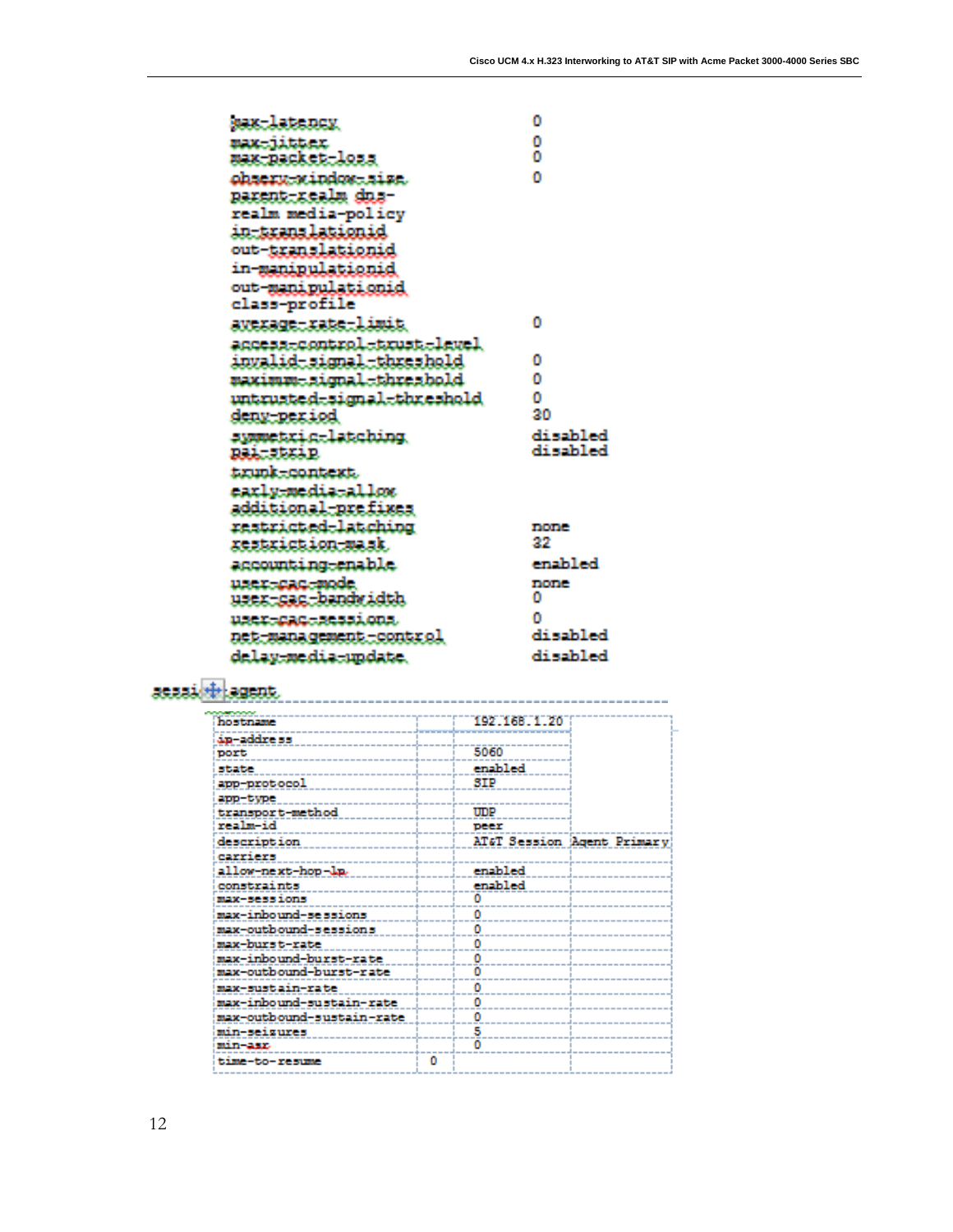| Lizzald reasones                  | 346                          |
|-----------------------------------|------------------------------|
| <u> పనిజయవాయనిదించినించినిటీ</u>  | <b>OL</b>                    |
| <b>Durat-rata-rindom</b>          | a.                           |
| emetain-rate-minder               | o                            |
| eggeesicassiestmade               | <b>Network</b>               |
| proxy mode                        |                              |
| <u>oediseet-aetien</u>            |                              |
| logae-routing                     | analyl ad                    |
| condomadia-coocian                | contribution!                |
| =0.0000.00:0000                   |                              |
| aing mathod                       | <b>OPTIONS-home-0</b>        |
| nimo-interval.                    | 3400                         |
| ning-in-service-response-         |                              |
| codes out-service-response-       |                              |
| codes media-profiles              |                              |
| <b>da-taunglationid</b>           |                              |
| out-termakationid                 |                              |
| Expedit citte                     | omaini oci                   |
| cegocat med beaders               |                              |
| <b>SLOD TISCATSO</b>              |                              |
| <b>Jacobertonanse man</b>         |                              |
| 01000100000r000st                 |                              |
| Ding-from where Dirt              |                              |
| definitions attempt.              | <b>Poolision</b>             |
| in-manipulationid                 |                              |
| out manimulationid                |                              |
| p-asserted-id                     |                              |
| trunk-qroup                       |                              |
| Mixcaesistercestain-rate          | a.                           |
| early-media-allow                 |                              |
| invalidate-registrations          | ho Mooth                     |
| afe2832 mode                      | nono                         |
| efe2833-nayload                   | o.                           |
| രമർശാലലിക്കം                      |                              |
| agaaion-agaat                     |                              |
| hourname.                         | 192.168.1.201                |
| <b>Antaddress</b>                 |                              |
| <b>Steamster</b>                  | 5.060                        |
| <b>SILLS</b>                      | <b>Dan Edition</b>           |
| annenentoon1                      | <b>STP</b>                   |
| CLOSE CONSULT                     |                              |
| transport method                  | mm                           |
| بالملاء وتتلقط فتنصب              | <b>The Alger</b>             |
| description                       | AT&T Session Acent Secondary |
| Clasificat                        |                              |
| allow-newt-hea-ba                 | <b>bo Muno</b>               |
| constraints                       | <b>Dan Edition</b>           |
| 002a00000000000                   | a.                           |
| max-inhound-seesions              | л                            |
| mass-cent hound-second com-       | a.                           |
| William States and Several States | л                            |
| max-inhound-humat-mate            | л                            |
| mass-rest internal-increat-seater | a.                           |
| max-sustain-rate                  | o                            |
| max-duabound-sustain--ate         | л                            |
| manufaction advance after care    | o                            |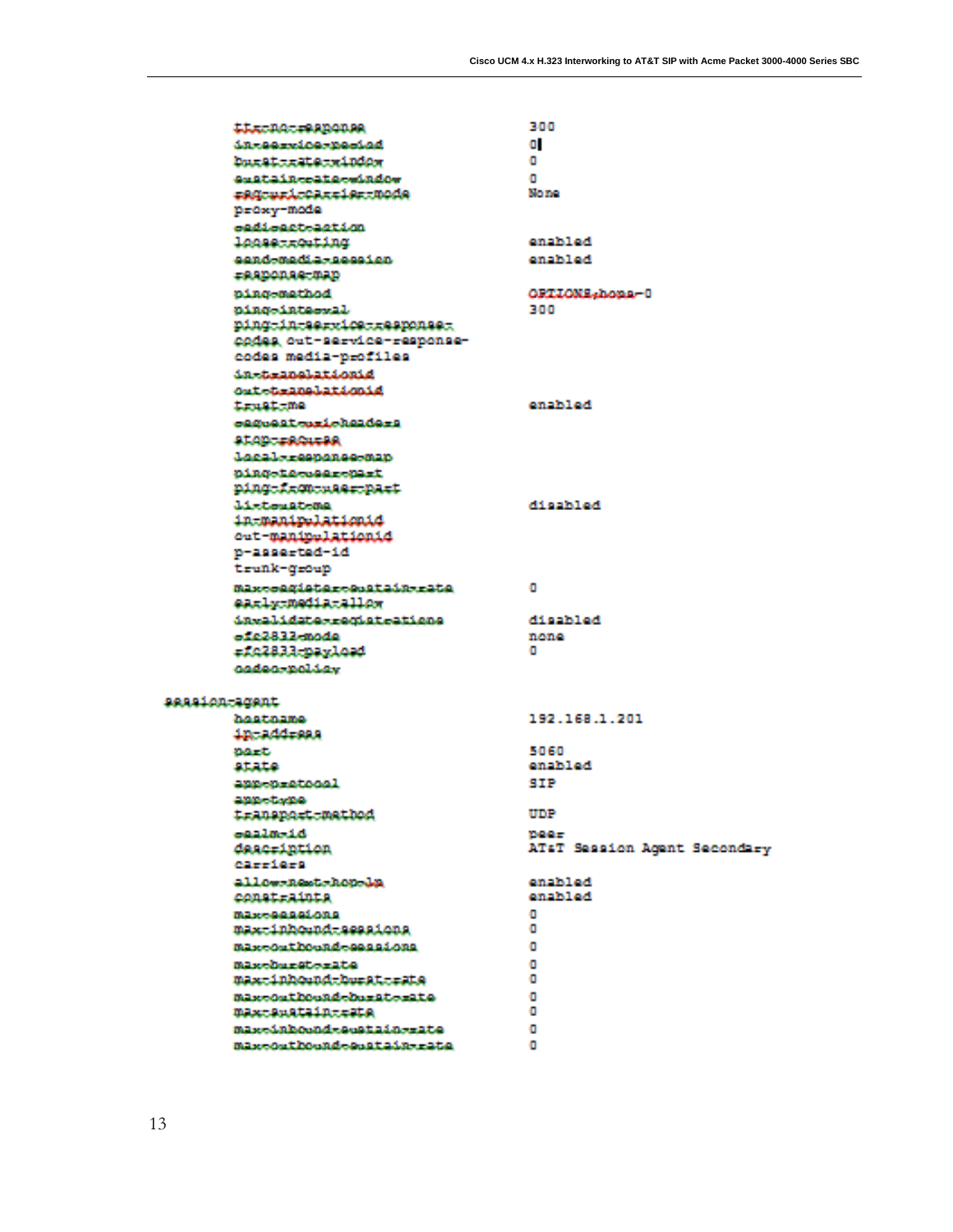|                | min-sei-m-es                                          | в                    |
|----------------|-------------------------------------------------------|----------------------|
|                | Billionidae                                           | л                    |
|                | a.<br>time terresume                                  |                      |
|                | <b>CLEARING CONDITION</b>                             | 300                  |
|                | in service neriod                                     | a.                   |
|                | hardtrrikordinian                                     | o                    |
|                | emetain-rate-window                                   | n                    |
|                | eggeneisClerige:mode                                  | <b>Normal</b>        |
|                | proxy mode                                            |                      |
|                | redirect-sction                                       |                      |
|                | <b>Jonane-rooting</b>                                 | on als Lord          |
|                | condomadia-coccion                                    | onabil od            |
|                | rannonna map                                          |                      |
|                | adno-mathod                                           | OPTIONS.home-0       |
|                | ning-interval                                         | 388                  |
|                | aing inggride reseases redes                          |                      |
|                | cultoddreicdatreasgangateccidas<br>madia-mentiles in- |                      |
|                | translationid                                         |                      |
|                | out-translationid                                     |                      |
|                | Complete mo.                                          | المم الذات بعد       |
|                | segment mediabeless                                   |                      |
|                | <b>SLODUSSCHUSE</b>                                   |                      |
|                | <b>Joes L-remonacement</b>                            |                      |
|                | DingtigteRextDext                                     |                      |
|                | ping-from-user-part                                   |                      |
|                | delections attempt.                                   | ho Moo'r M           |
|                | in-manirelationid                                     |                      |
|                | out-manimulationid                                    |                      |
|                | p-asserted-id                                         |                      |
|                | trunk-qroup                                           |                      |
|                | Maxooddistarosostain-rate<br>early mediatallow        | a                    |
|                | daxalidate-requerations                               | <b>At outside</b>    |
|                | =fc2833=mode                                          | noma                 |
|                | <b>broincro-EE8222</b>                                | л                    |
|                | ക്ഷമക-മദിക്കം                                         |                      |
|                |                                                       |                      |
| session-acent. |                                                       | 10.10.10.200         |
|                | houtmans                                              |                      |
|                | موصوفات بعث<br><b>SMAGES</b>                          | 1720                 |
|                | atate                                                 | enabiled             |
|                | anno testimo l                                        | H323                 |
|                | <b>ARRECTED</b>                                       | H323-CM              |
|                | teangagetempthod                                      | <b>HIMP-ATCEP</b>    |
|                | <b>waalm</b> ed A                                     |                      |
|                | description                                           | Enterprise H323 UCM  |
|                | earnd and                                             |                      |
|                | allow next-hon-lu                                     | on alkitori          |
|                | comptesaints.                                         | <b>Boo Fallon Ph</b> |
|                | ການສະຫະພາບການ ແລະ ທ່ານການ                             | n                    |
|                | max-inhound-sessions                                  | л                    |
|                | maxcouthoundcapasions                                 | a                    |
|                | max-burst-rate.                                       | л                    |
|                | maxedulateddelessatessate                             | л                    |
|                | maxwaynting and discussion at                         | л                    |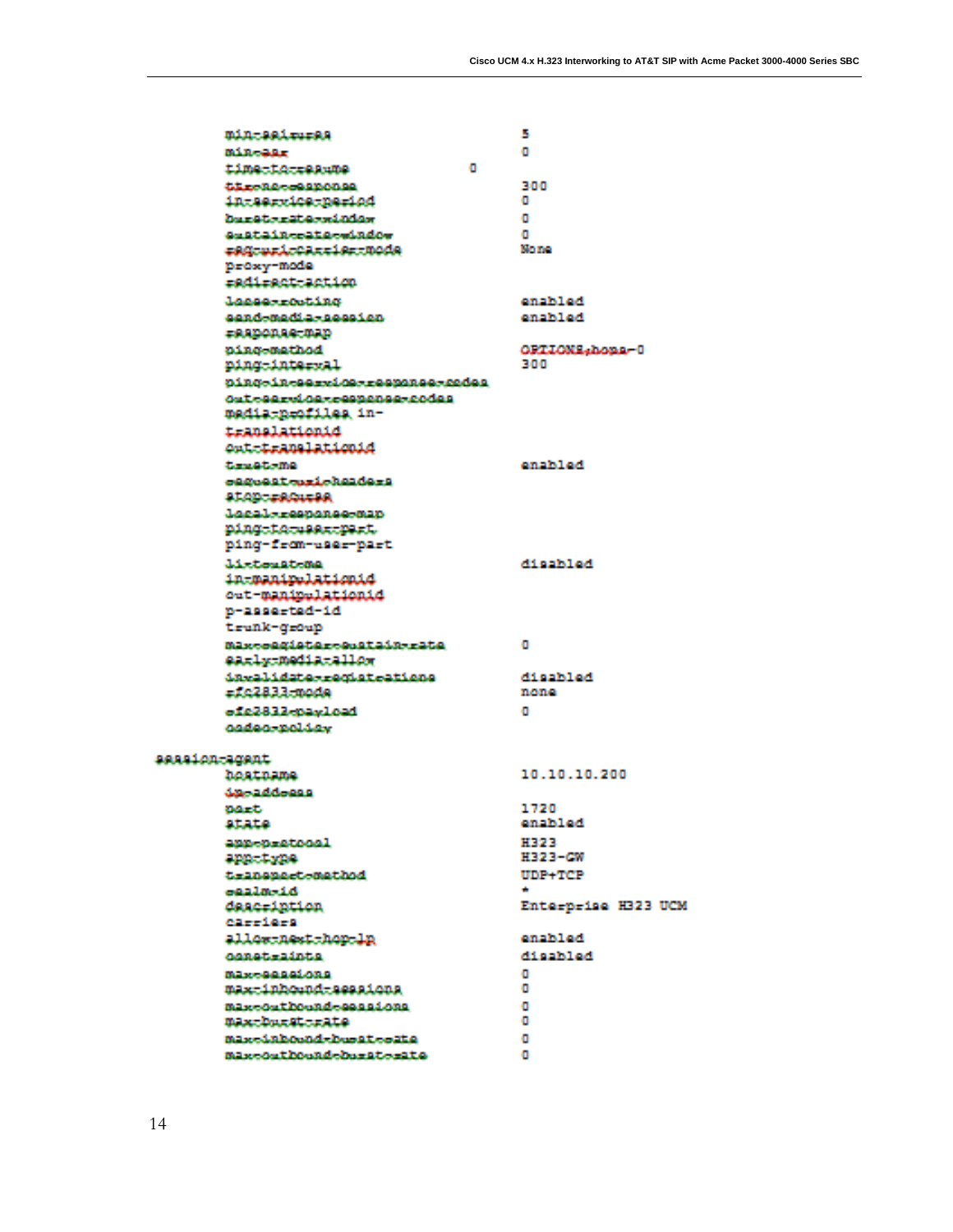|            | max: Sustain: : Ste                                                                                                                                                                                                                  |                | a                 |
|------------|--------------------------------------------------------------------------------------------------------------------------------------------------------------------------------------------------------------------------------------|----------------|-------------------|
|            |                                                                                                                                                                                                                                      |                |                   |
|            | maxoimbonnd-sestain-sate                                                                                                                                                                                                             |                | л                 |
|            | Max-Authornd-Austain-rate                                                                                                                                                                                                            |                | л                 |
|            | minosai coosa                                                                                                                                                                                                                        |                | y.                |
|            | min-sin-                                                                                                                                                                                                                             |                | a.                |
|            | time-te-resume                                                                                                                                                                                                                       | a.             |                   |
|            | <b>CONTRACTOR DE MARINE DE MARINE DE L'AUTORITÉ DE L'AUTORITÉ DE L'AUTORITÉ DE L'AUTORITÉ DE L'AUTORITÉ DE L'AUTORITÉ DE L'AUTORITÉ DE L'AUTORITÉ DE L'AUTORITÉ DE L'AUTORITÉ DE L'AUTORITÉ DE L'AUTORITÉ DE L'AUTORITÉ DE L'AUT</b> |                | a.                |
|            | interniceteried                                                                                                                                                                                                                      |                | a.                |
|            | hurstorikendeder                                                                                                                                                                                                                     |                | a.                |
|            | <u>anatalu-rate-sindos</u>                                                                                                                                                                                                           |                | a.                |
|            | account correla-mode                                                                                                                                                                                                                 |                | <b>Nemo</b>       |
|            | <b>Clear Masseum Stuffeld</b>                                                                                                                                                                                                        |                |                   |
|            | redirect-action                                                                                                                                                                                                                      |                |                   |
|            | <b>Lange-rooting</b>                                                                                                                                                                                                                 |                | bo Idicios        |
|            | aend-madia-aeseion                                                                                                                                                                                                                   |                | he l'Acros        |
|            |                                                                                                                                                                                                                                      |                |                   |
|            | response-map                                                                                                                                                                                                                         |                |                   |
|            | ning-mathod                                                                                                                                                                                                                          |                |                   |
|            | ning-intervil.                                                                                                                                                                                                                       |                |                   |
|            | ains-in-ee-daorresanee-codes                                                                                                                                                                                                         |                |                   |
|            | Out-service-response-codes                                                                                                                                                                                                           |                |                   |
|            | madda-menatilon                                                                                                                                                                                                                      |                | 6729 6711UL2*64k  |
|            | dimenter annualization and of                                                                                                                                                                                                        |                |                   |
|            | ent-translationid                                                                                                                                                                                                                    |                |                   |
|            | Constitution Hall                                                                                                                                                                                                                    |                | المم الدائعة كاك  |
|            | maguestrumicheadema.                                                                                                                                                                                                                 |                |                   |
|            | STOP-ESCOLES                                                                                                                                                                                                                         |                |                   |
|            | decade response map.                                                                                                                                                                                                                 |                |                   |
|            | ning-te-magg-nart                                                                                                                                                                                                                    |                |                   |
|            | ping-from-user-part                                                                                                                                                                                                                  |                |                   |
|            |                                                                                                                                                                                                                                      |                | As Editor M       |
|            | 11-trust ma                                                                                                                                                                                                                          |                |                   |
|            | dependentationist                                                                                                                                                                                                                    |                |                   |
|            | cet maninelationist                                                                                                                                                                                                                  |                |                   |
|            | D-222grt2d-1d                                                                                                                                                                                                                        |                |                   |
|            | trunk-qroup                                                                                                                                                                                                                          |                |                   |
|            | maxtradistatteustaintzata                                                                                                                                                                                                            |                | a.                |
|            | dirlərmənin rallar                                                                                                                                                                                                                   |                |                   |
|            | invalidate-registrations                                                                                                                                                                                                             |                | <b>At said ad</b> |
|            | abom:53.22.24                                                                                                                                                                                                                        |                | mona              |
|            | afe2833-paaload                                                                                                                                                                                                                      |                | a                 |
|            | codect:policy                                                                                                                                                                                                                        |                |                   |
|            |                                                                                                                                                                                                                                      |                |                   |
|            | essaion-group                                                                                                                                                                                                                        |                |                   |
|            | <b>Сличарски</b> е                                                                                                                                                                                                                   | ATT            |                   |
|            | descutation                                                                                                                                                                                                                          |                |                   |
|            | atata                                                                                                                                                                                                                                | onaiki od      |                   |
|            |                                                                                                                                                                                                                                      |                |                   |
|            | ann-n-atnonl                                                                                                                                                                                                                         | SIP            |                   |
|            | at-citata.                                                                                                                                                                                                                           |                | Shaward Broad are |
|            | door.                                                                                                                                                                                                                                |                |                   |
|            |                                                                                                                                                                                                                                      |                | 192.168.1.200     |
|            |                                                                                                                                                                                                                                      |                | 192.168.1.201     |
|            | flaminker                                                                                                                                                                                                                            |                |                   |
|            | <b>Circum</b>                                                                                                                                                                                                                        |                |                   |
|            | <b>GREGORIAN STAR</b>                                                                                                                                                                                                                | di sabi ad     |                   |
|            | aton-sacrescorss                                                                                                                                                                                                                     | 401.407        |                   |
|            |                                                                                                                                                                                                                                      |                |                   |
| sin config |                                                                                                                                                                                                                                      |                |                   |
|            | <b>AND DISTANT</b>                                                                                                                                                                                                                   | <b>bo Maro</b> |                   |
|            | connections made                                                                                                                                                                                                                     | dialog         |                   |
|            |                                                                                                                                                                                                                                      |                |                   |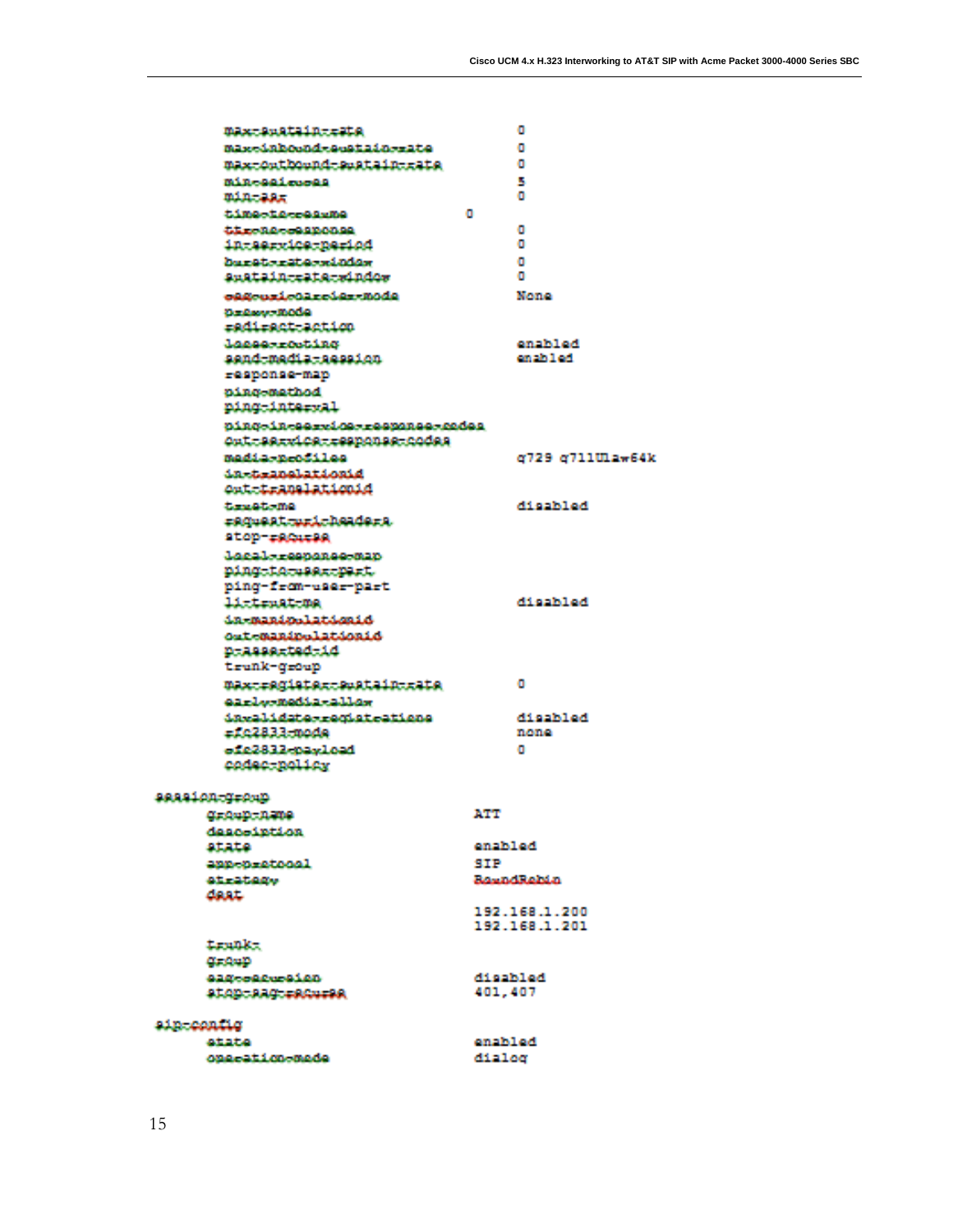| dialog-teamaparancy                                 | bo Muno                                          |
|-----------------------------------------------------|--------------------------------------------------|
| homo-sealm-1d                                       | <b>TMM</b>                                       |
| eggess-realm-id                                     | enterprise-core-com                              |
| suat mode.                                          | <b>Polici film</b>                               |
| registrar-domain                                    |                                                  |
| registra-host                                       |                                                  |
| e2214tr2c-22ct                                      | л                                                |
| register service route                              | allways                                          |
| distillation in the manner                          | saa                                              |
| maxed inco.                                         | 4000                                             |
| does the expense of expert                          | 32                                               |
| dand terms of re-                                   | 180                                              |
| inactive-dynamic-comm                               | 32                                               |
| enforcement-brofile                                 |                                                  |
| <b>Night motional</b>                               |                                                  |
| named nt news1.                                     | 10                                               |
| <b>SEARCH STATISTICS</b>                            | Bearings.                                        |
| nac-load-waicht                                     | Ħ.                                               |
| assessed an eaight                                  | Ш.                                               |
| Digridule weldit                                    | п.                                               |
| assessilideliina                                    | 600                                              |
| assempsedificting                                   | 3600                                             |
| rad-ain-nort                                        | 1988                                             |
| ead-mas-teana                                       | 10000                                            |
| ead-ayac-atact-time                                 | 5000                                             |
| ead-avac-comp-time                                  | 1000                                             |
| addessaanneenhoades.                                | disabiad                                         |
| ain-massame-len                                     | m.                                               |
| essancescomatoh                                     | dischied                                         |
| extra-method-state.                                 | di sabi sd                                       |
| <b>Samuel Books</b>                                 | Attache M                                        |
| 0000cm10cc10001000cm2to<br>eagistestion-cacha-limit | m.<br>O.                                         |
| castil.com                                          |                                                  |
|                                                     | add-base-to-tac-no<br>inaert-kra-header max-ndu- |
|                                                     | length-0                                         |
|                                                     | ast-day-cam-at-lib-same                          |
|                                                     |                                                  |
| ain-feature                                         |                                                  |
| 21217926                                            | 100-01                                           |
| apata 3 an                                          | <b>TMAND</b>                                     |
| an provide and a deducated                          | $9t - 10$                                        |
| reculre mode-inbound                                | <b>Be leet</b>                                   |
| proxy-require-mode-inbound                          | <b>Pane</b>                                      |
| aupport-mode-outbound                               | $3t2$ in                                         |
| eaged engineers at hound                            | <b>Renest</b>                                    |
| Organization re-mode-out bound                      | <b>Thange</b>                                    |
|                                                     |                                                  |
| ain-inte-face                                       |                                                  |
| atata                                               | contribution!                                    |
| samily and all                                      | <b>TMM</b>                                       |
| description                                         |                                                  |
| ain nort                                            |                                                  |
| add. ann                                            | 192.168.1.100                                    |
| <b>EMAGE</b>                                        | 5.0450                                           |
| termonactementssal.<br>dal no mental la             | map                                              |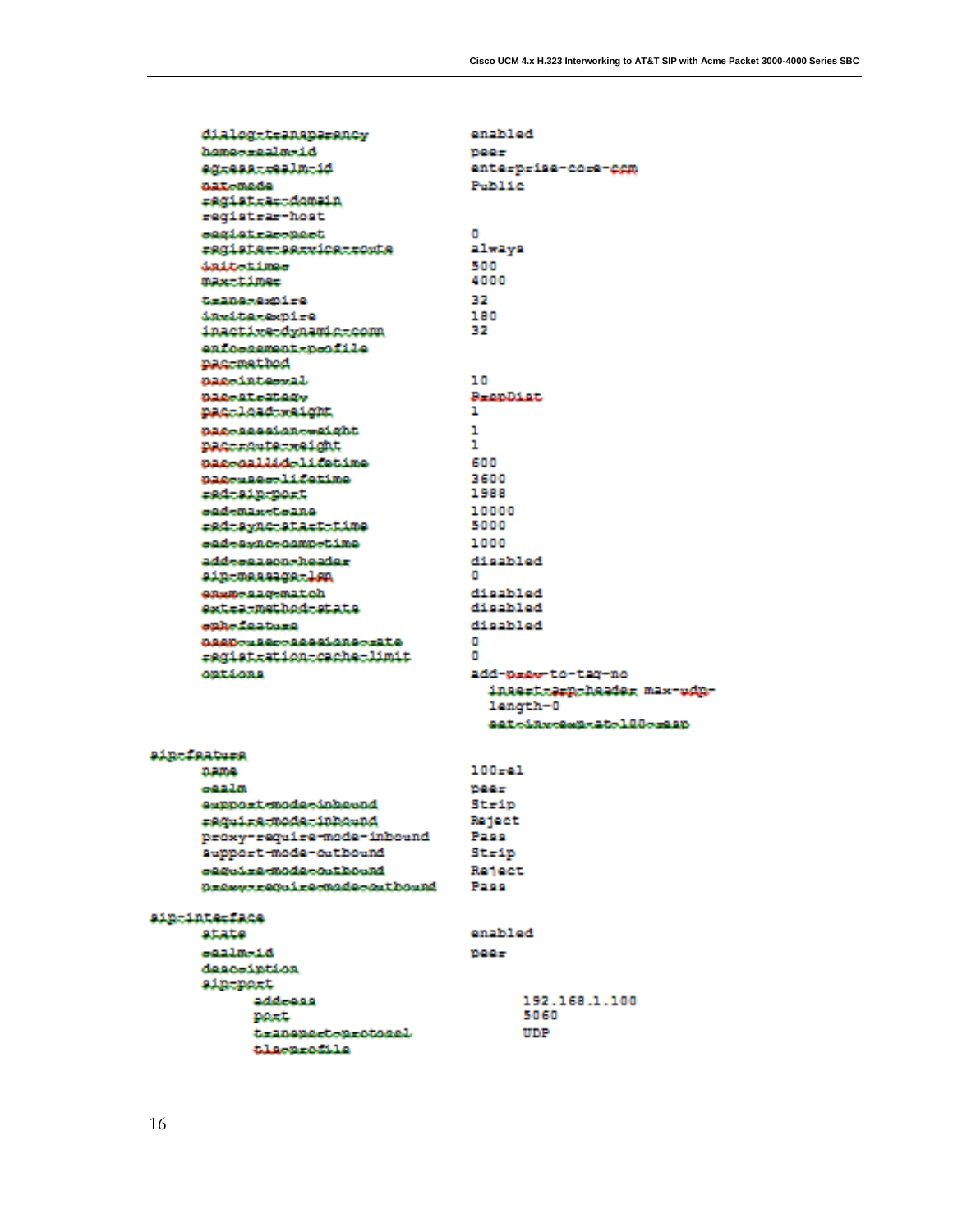| а 11 окологического                             | agemte-colv            |
|-------------------------------------------------|------------------------|
| Cilendari                                       |                        |
| trans-explre                                    | a                      |
| danátanam nire                                  | a                      |
| maxtradirecttoontacta                           | л                      |
| Stanlarsson Birthda                             |                        |
| <u>agdiagotagotion</u>                          |                        |
| contact mode                                    | none                   |
| anatoch rückennel.                              | 11/20143<br>30.        |
| nataintersal                                    |                        |
| tomorriated.                                    | 78                     |
| segiet-ation-grobing                            | امم الذاته لله<br>388  |
| min-regnormire                                  |                        |
| eagistration-interval                           | 3600<br>as anti-aa     |
| route-to-registrar                              |                        |
| age made natureak                               | holidaeth              |
| talendenahana.<br>nada dengan demata            | <b>bofdeefb</b>        |
|                                                 |                        |
| <b>Consideration</b>                            | 31 L<br>34300          |
| max-mat-interval                                |                        |
| astriatriac.cmant                               | 1 O                    |
| material part of presence at<br>sin-dynamic-hut | 741<br>as anti-aa      |
|                                                 |                        |
| <b>GEODOGERSONE</b>                             | 401.407<br>л           |
| port-man-start                                  | o                      |
| <b>Martemanonal</b>                             |                        |
| <u> in-manimalationid</u><br>out manipulationid |                        |
|                                                 | Patroleu<br>di och lod |
| air-dana-faat-me<br>operator-identifier         |                        |
| ananymana-aridoity                              |                        |
| maxednemingenna                                 | 11/20143<br>л          |
| perceraripresa-incoming-conne                   | л                      |
| inactive-connetimeout                           | л                      |
| entrested-conn-timeout                          | л                      |
| <b>harmonical</b>                               |                        |
| Gorke Mail Advertising play                     |                        |
| default-location-string                         |                        |
| charcingcoactocomoda                            | 81/381 O               |
| charging function address mode none             |                        |
| ലല് - ലർർ-മെല                                   |                        |
| <u>oorleaddeann</u>                             |                        |
| term tang mode                                  | nono                   |
| implicit-eerder-conte                           | Atlasiki od            |
| =142833-maylood                                 | 101.                   |
| afe2832-mode                                    | transparent            |
| 000045-1105-0200                                |                        |
| essnonae nap                                    |                        |
| <b>Local - - concepto man-</b>                  |                        |
| enforcement-nrofile                             |                        |
| eafaercalletemafae                              | <b>Bolidco N</b>       |
| easte-smathoeised-ealle                         |                        |
| ten-keenalise                                   | nema                   |
| add-adm-ta-dan                                  | All optivities!        |
| add-adm-m-nfiles sin-                           |                        |
|                                                 |                        |

manipulation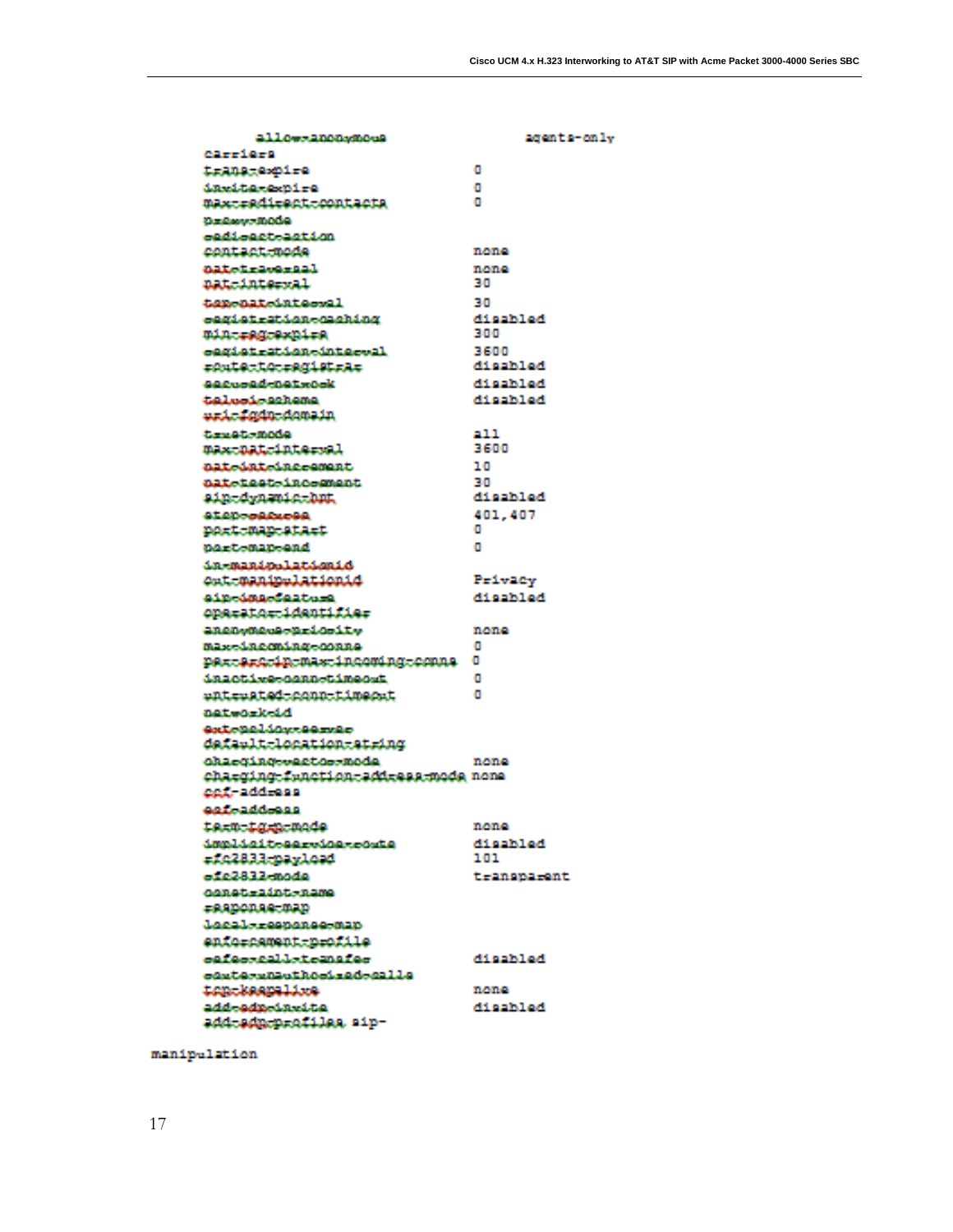Privacy **Dame** descointion beadersmale 0.2000 **DOAGGET DATE** astion *compariectries* matchweine **Bullio Lythe** DRIVENSLOW mathoda element-rule **DATE: Dirimater-aime** 43099 astion match-wal-type comparison-type match-value **BRACKALLAGE** headcarroole. **SACTORIES** beadercuane action. comparison-type match-value Balan Lyane **DRATISLES** mathoda element-rule 4121500-**DRIGHALGO-RENO Lybe** astica. matchtwalttype comparison-type matchessilon **DRACTWALDS** headerscole. **Dame** headers name astica. comparison-type match-value **WASHING Generalise** mathoda element.cole 0.000 parameter.name astion matchtanaledgee comparison-type matchtrales assets also headerrooke

changing 4a **BAL-Header** P-Asserted-Identity manipulate case-sensitive **Ellioy** PAL Local JP and, hout. replace **Silling** case-sensitive SLOCAL IP **BEL-Bander** P-Preferred-Identity manipulate case-sensitive **Silliv BELLINGLIANE** and heat. renlace any case-semaitive \$LOCAL IP Erom Header Prom manipulate case-sensitive request. **Samo Janados** ead-host. replace **Elliy** case-semsitive

SLOCAL IP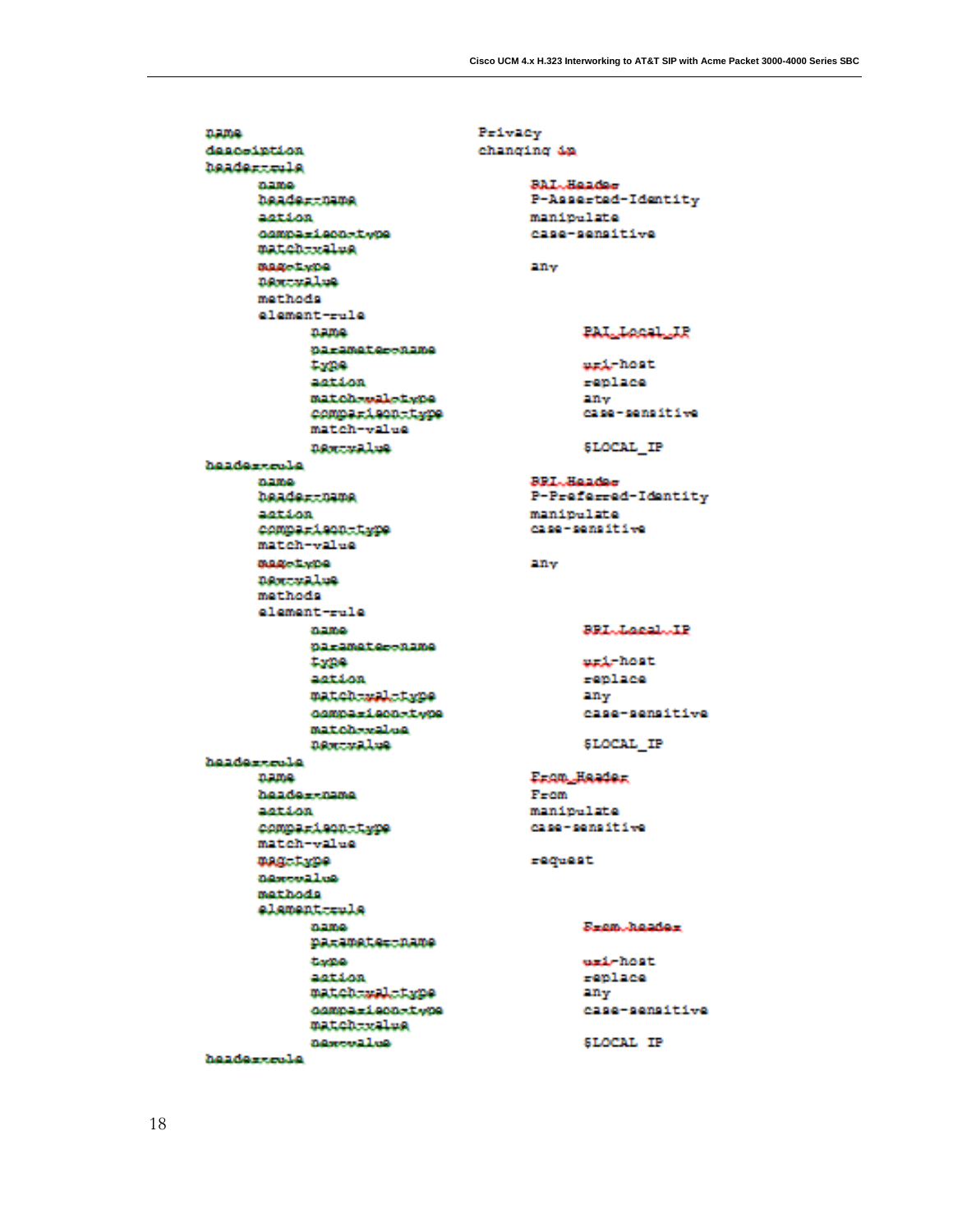0.000 headerrhame action compasieco-type matchweales 0000000000 agreeales mathoda. element-rule 0.000 parameter-name **Gardine** action matchwealedwhea comparison-type match-value assecution **headersmale** 0.100 beadertuane action. compasionerigge matcherales **BARCEMBER DESCRIPTION** mathoda element-rule 0.000 parameter-aame **EVER** action matchessaletype comparison-type match-value **DREEDWALES** haadaxxcala 0.000 *<u><i><u><b>DOAGAFTUIDA</u></u>*</u> action comparisonrigge match-value **BAROLYDO DOM: WALNE** mathoda element-rule 0.000 parameter-name **Lygan** action matchtsaletype compasiecostvoe matchessalon посталов **headerrooke D. MA** beader-name action

To Beader **To** manipulate case-semaitive **ESQUARE** To beader uni-host. replace any case-semaitive SHEMOTE IP **REL. Hondow** Remote-Rarty-ID manipelato case-sensitive 2 May **BPL\_beader** erd, host  $replace$ **Harv** case-semaitive SLOCAL IP Safe-keider Raferred By manipulate case-sensitive any ೲೱೲಀೱ಄ಀೱ಄ agg, hout. replace any case-sensitive SLOCAL IP **SALALIAGEO** Rafer-To manipulate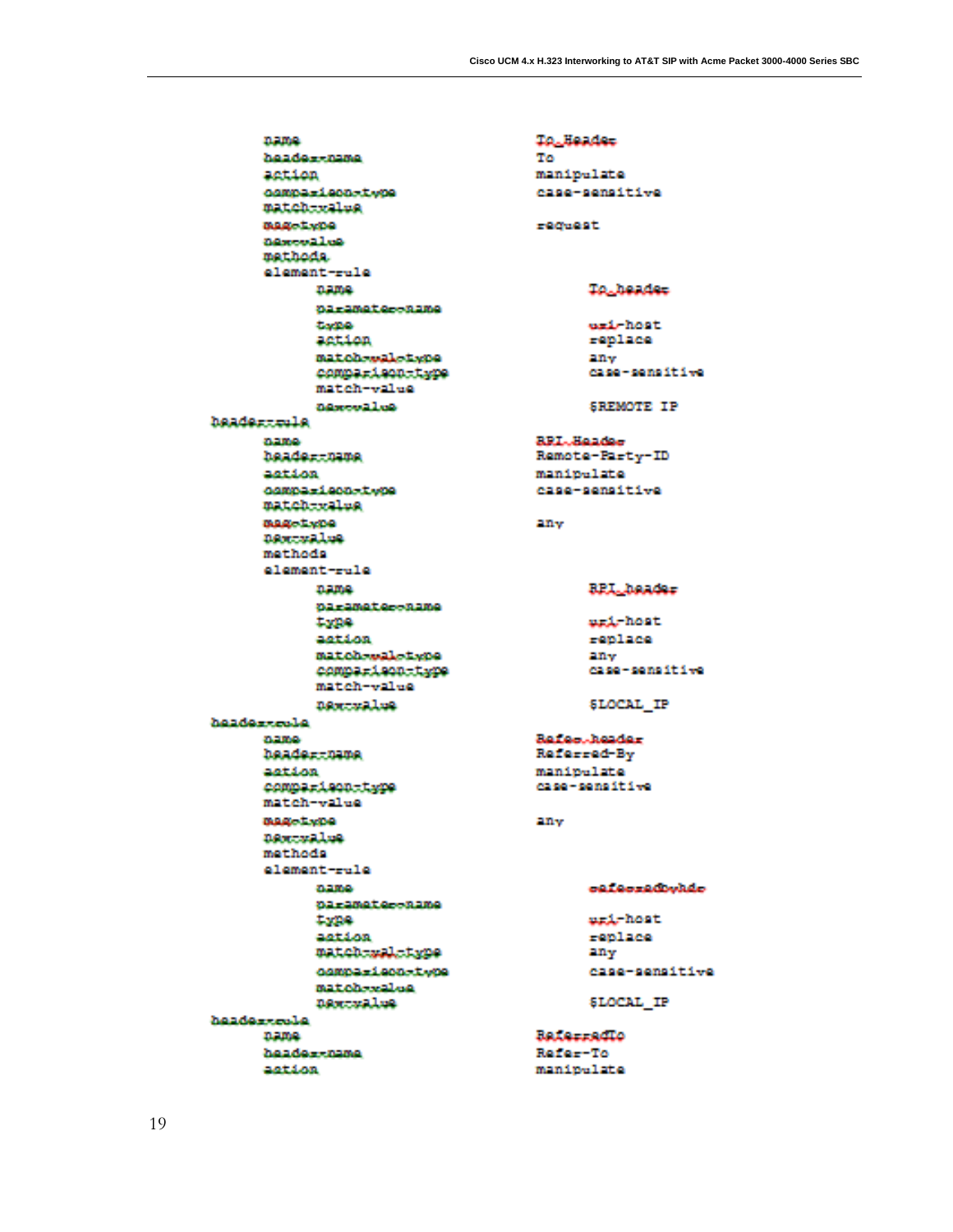| compact constrain               | case-semitive              |
|---------------------------------|----------------------------|
| match-value                     |                            |
| magnitume.                      | <b>Ellips</b>              |
| algebra 21 mil-                 |                            |
| mathoda.                        |                            |
| element-role                    |                            |
| 21.219.04                       | onifestable                |
| <b>DECEMBERCTREMS</b>           |                            |
| <b>Goodblate</b>                | each hout.                 |
| action                          | replace                    |
| match-maketwng                  | 20ac                       |
| comparison-twee                 | case-sensitive             |
| match-rales                     |                            |
| <b>Subseque 2.1 page</b>        | SEEMOTE IP                 |
| <b>hander-rola</b>              |                            |
| 21.2010.                        | float tunet Hills          |
| hoader-nime                     | Contaet.                   |
| cust fixes.                     | manipulate                 |
| comparison-twee                 | C2 90 - 90 59 11 1 vol     |
| match-value                     |                            |
| Balako Lockéh                   | <b>Sillive</b>             |
| mowers:11mm                     |                            |
| mathoda.                        |                            |
| element-role                    |                            |
| 212210043-                      | <b>Control HostBookres</b> |
| 02-20212-000202                 |                            |
| <b>Dartist</b>                  | media listati.             |
| astika.                         | renlace                    |
| match-maletyne                  | <b>CLEAN</b>               |
| compact constrain               | case-sensitive             |
| mat.oh-scalese.                 |                            |
| new maline                      | SLOCAL IP                  |
| ataering pool                   |                            |
| dan a drimaga                   | 192.168.1.100              |
| <b>GERMANIAN</b>                | 16384                      |
| and not:                        | 32767                      |
| essaine i di                    | <b>Billian</b>             |
| network-interface               |                            |
| ateaming mool.                  |                            |
| in addiseas                     | 10.10.10.100               |
| atactement                      | 16384                      |
| end-noxt.                       | 32767                      |
| بالاركب وتراكبهم                | enterbrige-core-com        |
| natwork-interime                |                            |
| avatem-config                   |                            |
| houtnuma.                       | Enterprise                 |
| <b>deem intime</b>              | Enterprise-SD              |
| Account on                      |                            |
| mih-swatem-contact.             |                            |
| mile-system-name                |                            |
| mib-system-location             |                            |
| assass-ancivitad                | <b>contributed</b>         |
| contribution commodation to the | di sabi ad                 |
|                                 |                            |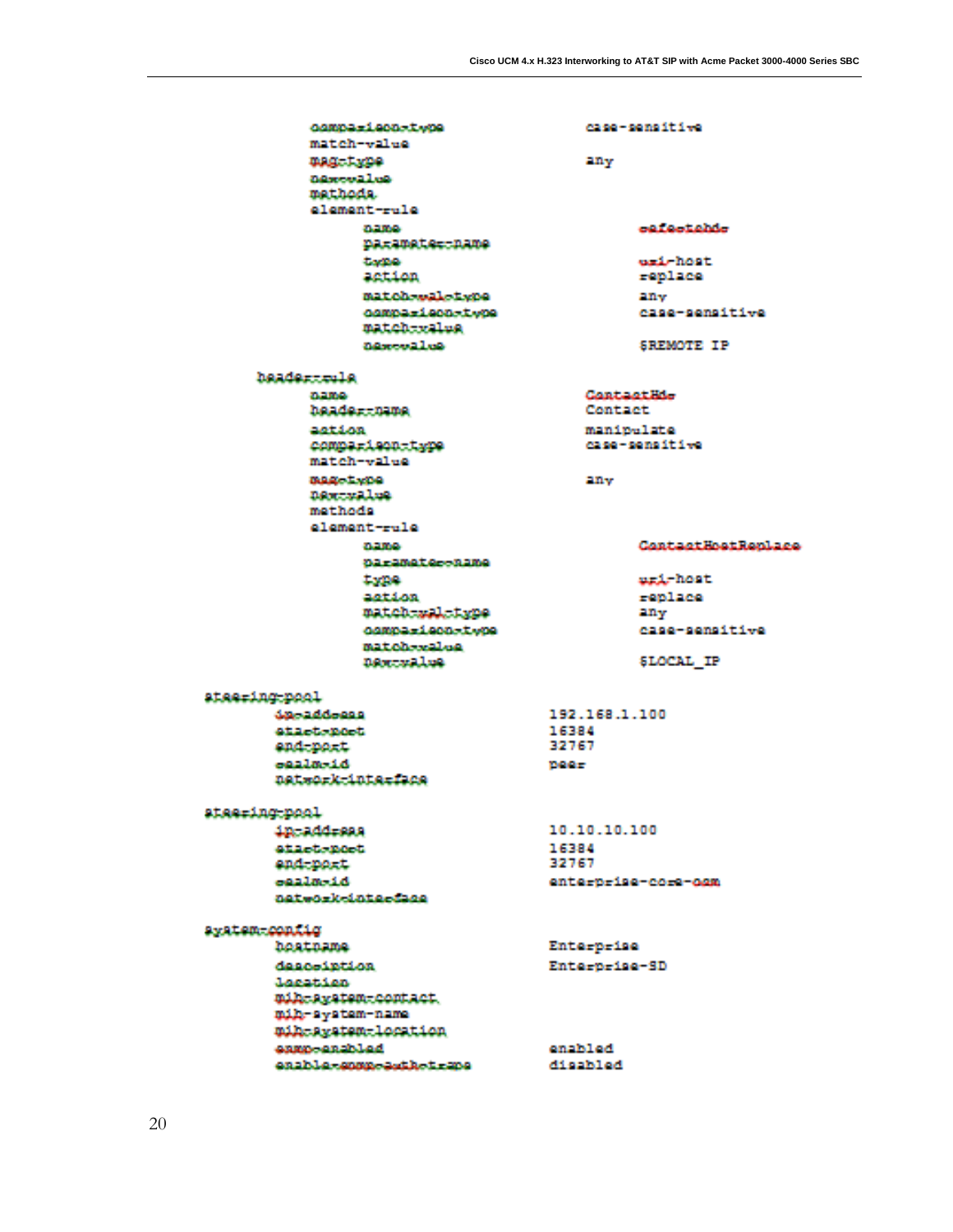| enable summasquiog potity         | onahil od      |
|-----------------------------------|----------------|
| enable-gump-monito=-t=aps         | anablad        |
| enable-gay-monitor-traps          | فعلاظهم نك     |
| annp-syslog-his-table-length      | п              |
| anno avalog leval                 | <b>MARNING</b> |
| exatem log level                  | MARNING.       |
| <u>Dracosa-loq-le-al</u>          | NOTICE         |
| <u>n, acess, log, in add, ees</u> | 0.0.0.0        |
| <b>Dracess-log-port</b>           | л              |
| وعجمت للجه                        | لمعتطعونه      |
| <u>internalogace</u>              | ha Maath       |
| <b>JagoSiltae</b>                 | 91 T           |
| <b>Colault galensy</b>            | 192.168.1.1    |
| of Alban                          | onablod        |
| exceptions                        |                |
| telnetxtimeest                    | a              |
| <u>oongolg-timgost</u>            | a              |
| remoter.com.rol                   | enabled        |
| link-radouding-atime              | di salvi ad    |